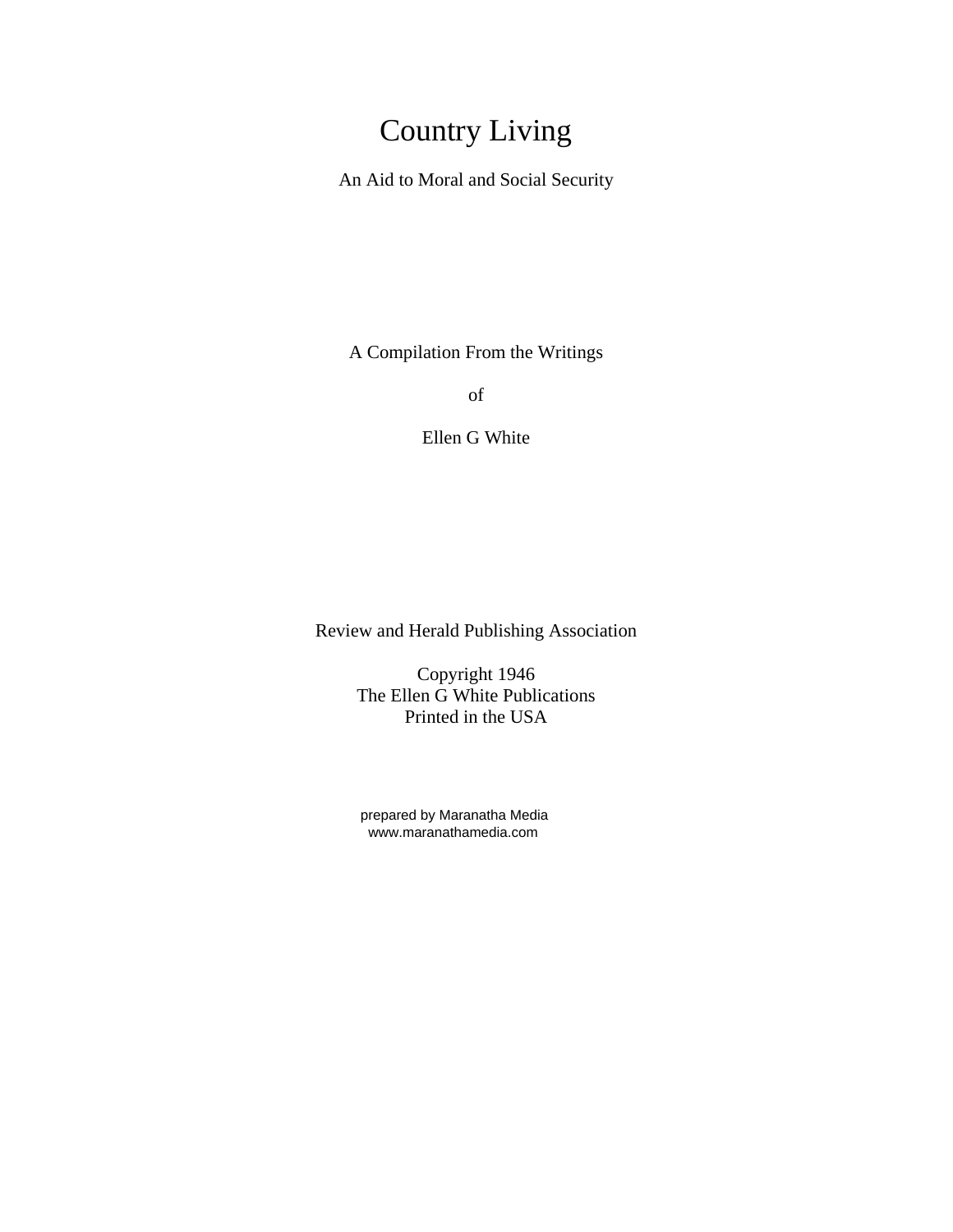# **FOREWORD**

 THE ADVANTAGES OF COUNTRY LIVING HAVE BEEN REPEATEDLY STRESSED THROUGH THE SPIRIT OF PROPHECY COUNSELS. THE GATHERING STORM CLOUDS SIGNALIZE THE APPROPRIATENESS OF RE-SOUNDING THE CALL TO LEAVE THE CITIES. IT MUST BE EVIDENT TO EVERY THOUGHTFUL SEVENTH-DAY ADVENTIST THAT CITY LIVING, WITH ITS CONGESTION, ALLUREMENTS, AND MOUNTING LABOR CONFLICTS, DOES NOT PROVIDE A WHOLESOME ENVIRONMENT FOR CHRISTIAN FAMILIES.

 THROUGH THE YEARS THOUSANDS OF SEVENTH-DAY ADVENTISTS HAVE BEEN GUIDED IN THE CHOICE OF HOME ENVIRONMENTS AND IN THEIR RELATIONSHIPS TO ORGANIZATIONS OF THE WORLD BY THE WIDELY PUBLISHED TESTIMONY COUNSELS ON THESE VITAL POINTS. AS THE OMENS OF THE IMPENDING CRISIS INDICATE THE SUBTLETY OF THE PERILS AND THE FURY OF THE CONFLICT BEFORE US, IT SEEMS FITTING TO REPUBLISH THIS COUNSEL IN SUCH FORM AS TO ARREST THE ATTENTION OF EVERY CHURCH MEMBER.

 AND, CONSIDERING THE TIMES, IT IS IN PLACE, NOT ONLY TO REPEAT THE MORE FAMILIAR COUNSELS OF LONG PUBLICATION, BUT TO LEND FORCE TO THESE STATEMENTS BY PRESENTING WITH THEM THE MORE DETAILED INSTRUCTION PRINTED FROM TIME TO TIME IN THE REVIEW AND HERALD OR PENNED IN LETTERS OF COUNSEL ADDRESSED TO RESPONSIBLE WORKERS IN THE CAUSE OF GOD. SUCH ACTION IS IN FULL HARMONY WITH MRS. E. G. WHITE'S INSTRUCTION TO HER TRUSTEES IN PROVIDING "FOR THE PRINTING OF COMPILATIONS FROM MY MANUSCRIPTS," FOR THEY CONTAIN, AS SHE SAID, "INSTRUCTION THAT THE LORD HAS GIVEN ME FOR HIS PEOPLE." THE YEAR OF WRITING OR OF FIRST PUBLICATION IS GIVEN WITH THE SOURCE REFERENCE OF EACH PASSAGE.

 THE EARNEST APPEALS PRESENTED IN THIS PAMPHLET CALL FOR DECIDED ACTION, BUT SOLEMNLY WARN AGAINST PRESUMPTUOUS MOVES. WE WOULD DIRECT SPECIAL ATTENTION TO THE CAUTIONS FOUND IN SECTION VII, "GUIDED BY GOD'S PROVIDENCES," APPEARING ON PAGES 24-28. THIS PAMPHLET IS NOW PLACED IN THE FIELD IN RESPONSE TO THE SETTLED CONVICTION OF THE LEADERS OF THE CHURCH THAT THE TIME HAS COME TO REITERATE THE CRY, "OUT OF THE CITIES."

> THE TRUSTEES OF THE ELLEN G. WHITE PUBLICATIONS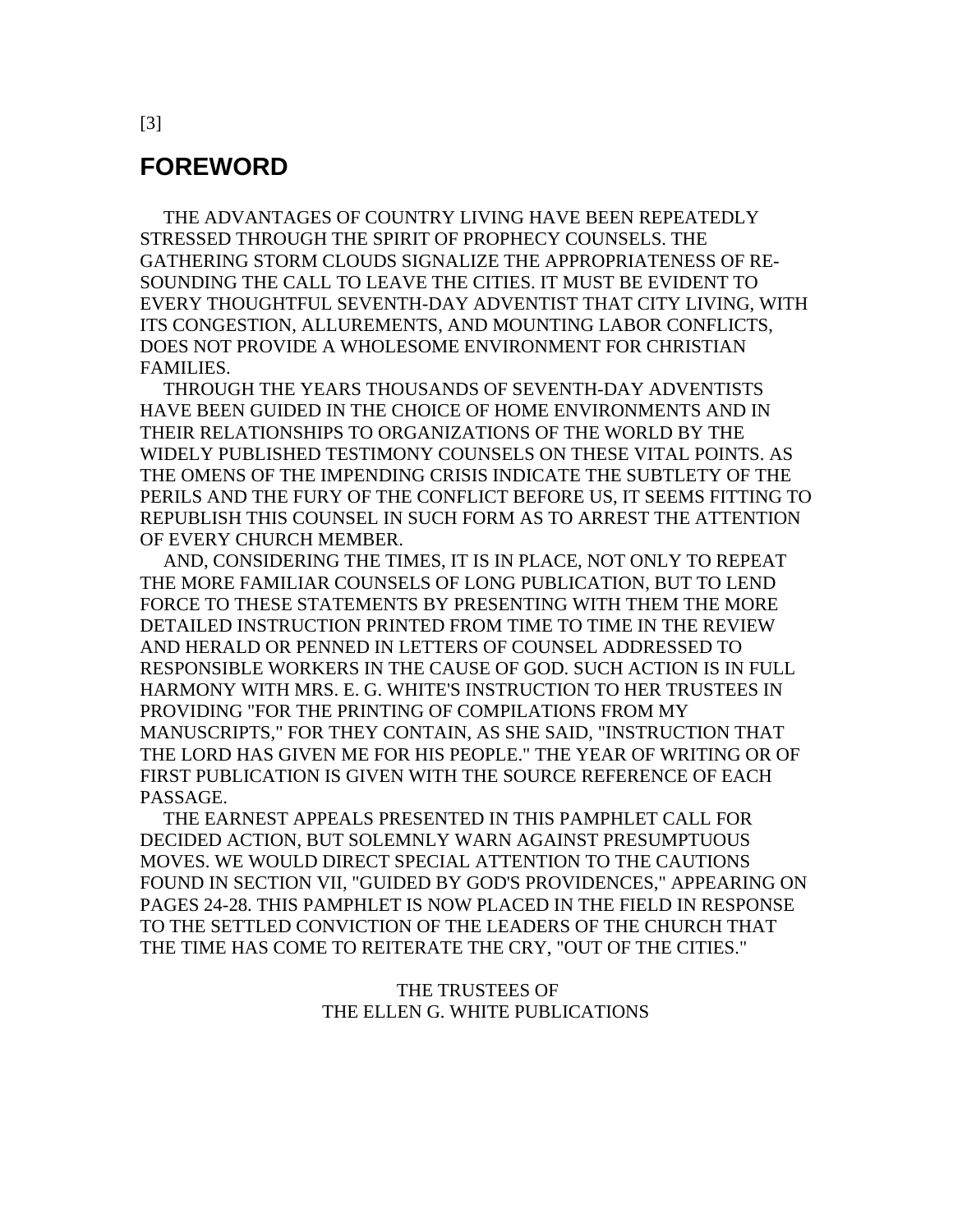# **Contents**

| Our Institutional Centers to Be Away From Congested Areas 28 |
|--------------------------------------------------------------|
|                                                              |

[4]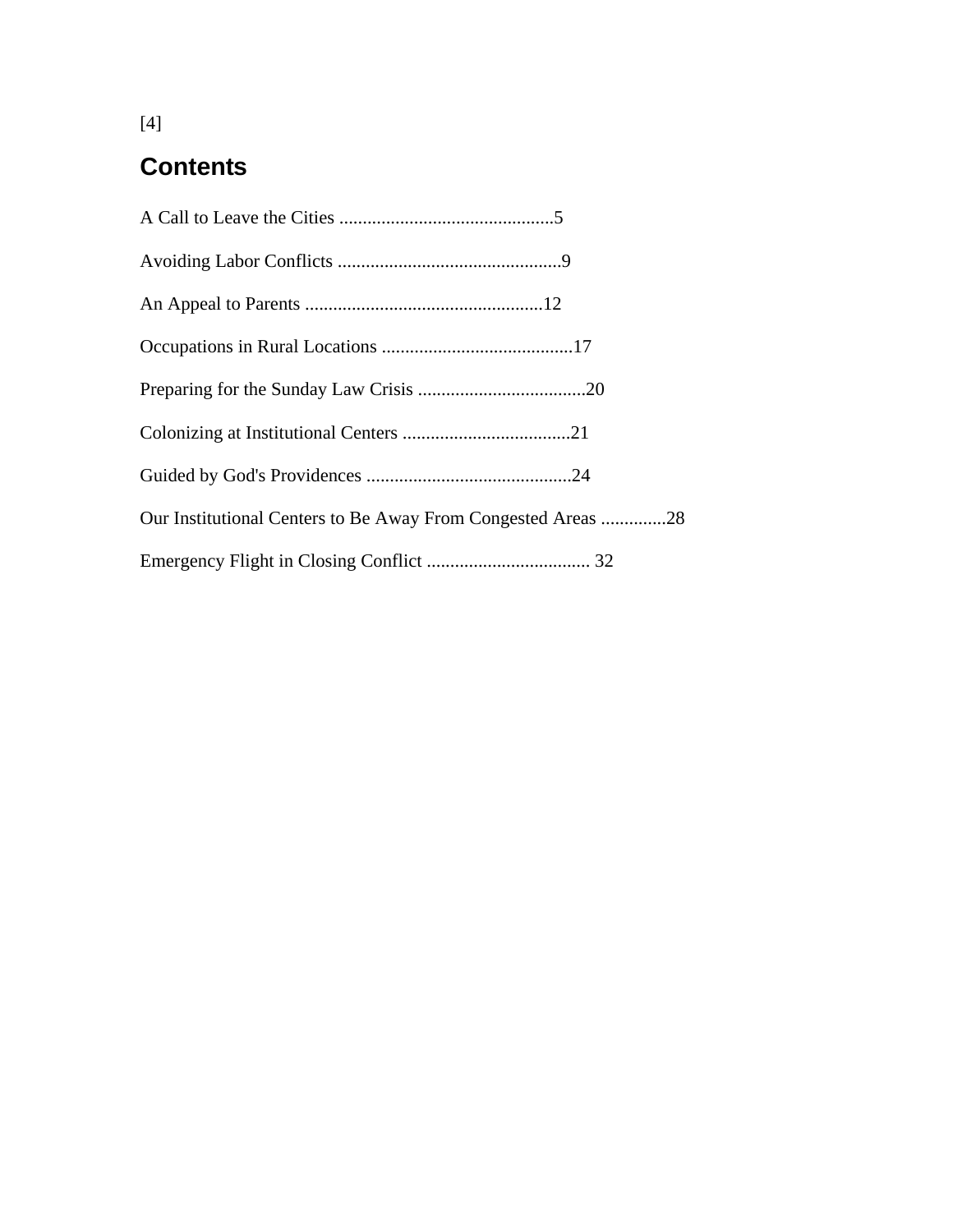## **Section I - A Call to Leave the Cities**

#### *The Perils of the Cities*

 Few realize the importance of shunning, so far as possible, all associations unfriendly to religious life. In choosing their surroundings, few make their spiritual prosperity the first consideration. {CL 5.1}

 Parents flock with their families to the cities, because they fancy it easier to obtain a livelihood there than in the country. The children, having nothing to do when not in school, obtain a street education. From evil associates, they acquire habits of vice and dissipation. The parents see all this, but it will require a sacrifice to correct their error, and they stay where they are, until Satan gains full control of their children. {CL 5.2}

 Better sacrifice any and every worldly consideration than to imperil the precious souls committed to your care. They will be assailed by temptations, and should be taught to meet them; but it is your duty to cut off every influence, to break up every habit, to sunder every tie, that keeps you from the most free, open, and hearty committal of yourselves and your family to God. {CL 5.3}

 Instead of the crowded city, seek some retired situation where your children will be, so far as possible, shielded from temptation, and there train and educate them for usefulness. The prophet Ezekiel thus enumerates the causes that led to Sodom's sin and destruction: "Pride, fullness of bread, and abundance of idleness was in her and in her daughters; neither did she strengthen the hands of the poor and needy." All who would escape the doom of Sodom, must shun the course that brought God's judgments upon that wicked city.-- Testimonies, vol. 5, pp. 232, 233. (1882) {CL 5.4}

### *City Living Not God's Plan*

 The world over, cities are becoming hotbeds of vice. On every hand are the sights and sounds of evil. Everywhere are enticements to sensuality and dissipation. The tide of corruption and crime is

6

continually swelling. Every day brings the record of violence, --robberies, murders, suicides, and crimes unnamable. {CL 5.5}

 Life in the cities is false and artificial. The intense passion for money getting, the whirl of excitement and pleasure seeking, the thirst for display, the luxury and extravagance, all are forces that, with the great masses of mankind, are turning the mind from life's true purpose. They are opening the door to a thousand evils. Upon the youth they have almost irresistible power.  ${CL 6.1}$ 

 One of the most subtle and dangerous temptations that assails the children and youth in the cities is the love of pleasure. Holidays are numerous; games and horse racing draw thousands, and the whirl of excitement and pleasure attracts them away from the sober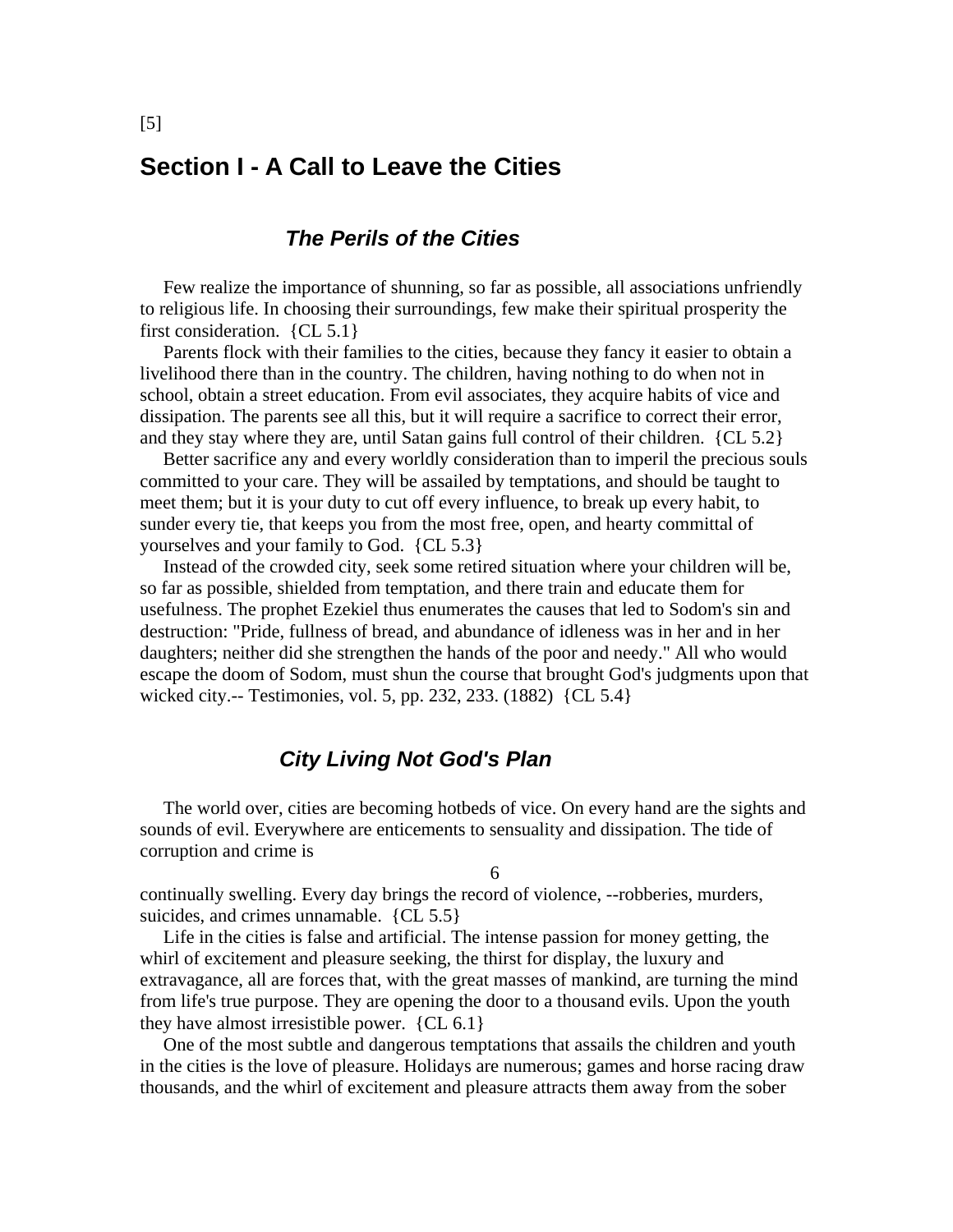duties of life. Money that should have been saved for better uses is frittered away for amusements. {CL 6.2}

 Through the working of trusts, and the results of labor unions and strikes the conditions of life in the city are constantly becoming more and more difficult. Serious troubles are before us; and for many families removal from the cities will become a necessity.  ${CL 6.3}$ 

 The physical surroundings in the cities are often a peril to health. The constant liability to contact with disease, the prevalence of foul air, impure water, impure food, the crowded, dark, unhealthful dwellings, are some of the many evils to be met. {CL 6.4}

 It was not God's purpose that people should be crowded into cities, huddled together in terraces and tenements. In the beginning He placed our first parents amidst the beautiful sights and sounds He desires us to rejoice in today. The more nearly we come into harmony with God's original plan, the more favorable will be our position to secure health of body, and mind, and soul.--The Ministry of Healing, pp. 363-365. (1905) {CL 6.5}

#### *A Loitering Spirit*

 I could not sleep past two o'clock this morning. During the night season I was in council. I was pleading with some families to avail themselves of God's appointed means, and get away from the cities to save their children. Some were loitering, making no determined efforts. {CL 6.6}

 The angels of mercy hurried Lot and his wife and daughters by taking hold of their hands. Had Lot hastened as the Lord desired him to, his wife would not have become a pillar of salt. Lot had too

7

much of a lingering spirit. Let us not be like him. The same voice that warned Lot to leave Sodom bids us, "Come out from among them, and be ye separate, . . . and touch not the unclean." Those who obey this warning will find a refuge. Let every man be wide awake for himself, and try to save his family. Let him gird himself for the work. God will reveal from point to point what to do next. {CL 6.7}

 Hear the voice of God through the apostle Paul: "Work out your own salvation with fear and trembling. For it is God which worketh in you both to will and to do of His good pleasure." Lot trod the plain with unwilling and tardy steps. He had so long associated with evil workers that he could not see his peril until his wife stood on the plain a pillar of salt forever.--Review and Herald, Dec. 11, 1900. {CL 7.1}

### *Cities to Be Visited by God's Judgments*

 The time is near when the large cities will be visited by the judgments of God. In a little while, these cities will be terribly shaken. No matter how large or how strong their buildings, no matter how many safeguards against fire may have been provided, let God touch these buildings, and in a few minutes or a few hours they are in ruins. {CL 7.2}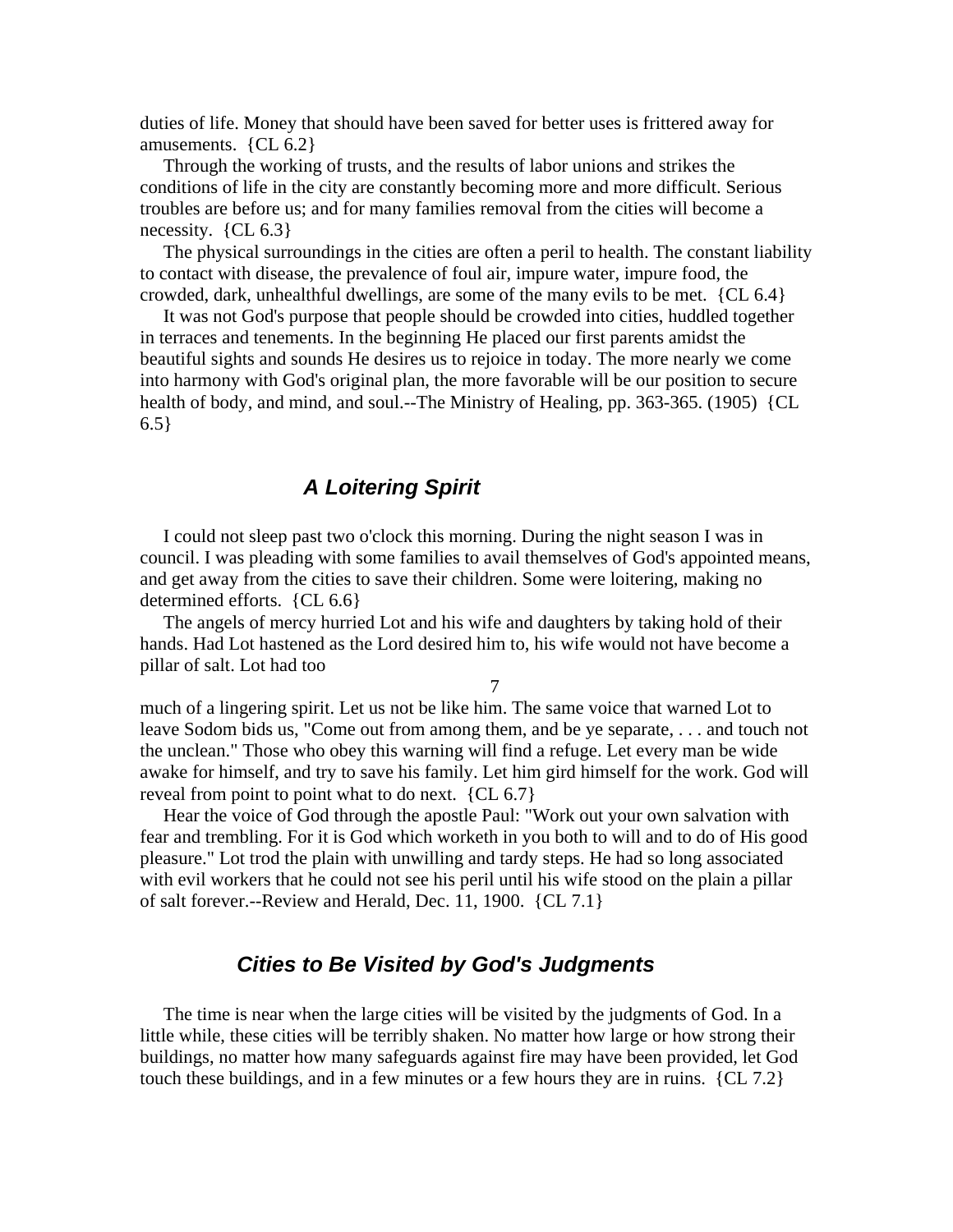The ungodly cities of our world are to be swept away by the besom of destruction. In the calamities that are now befalling immense buildings and large portions of cities, God is showing us what will come upon the whole earth.--Testimonies, vol. 7, pp. 82, 83. (1902) {CL 7.3}

#### *Results of Unheeded Warnings*

 I am bidden to declare the message that cities full of transgression, and sinful in the extreme, will be destroyed by earthquakes, by fire, by flood. All the world will be warned that there is a God who will display His authority as God. His unseen agencies will cause destruction, devastation, and death. All the accumulated riches will be as nothingness. . . .  ${CL}$  7.4}

 Calamities will come--calamities most awful, most unexpected; and these destructions will follow one after another. If there will be a heeding of the warnings that God has given, and if churches will repent, returning to their allegiance, then other cities may be spared for a time. But if men who have been deceived continue in the same way in which they have been walking, disregarding the law of God,

#### 8

and presenting falsehoods before the people, God allows them to suffer calamity, that their senses may be awakened.  ${CL 7.5}$ 

 The Lord will not suddenly cast off all transgressors, or destroy entire nations; but He will punish cities and places where men have given themselves up to the possession of Satanic agencies. Strictly will the cities of the nations be dealt with, and yet they will not be visited in the extreme of God's indignation, because some souls will yet break away from the delusions of the enemy, and will repent and be converted, while the mass will be treasuring up wrath against the day of wrath.--Evangelism, p. 27. (1906) {CL 8.1}

### *Imminence of God's Judgments*

 There are reasons why we should not build in the cities. On these cities, God's judgments are soon to fall.--Letter 158, 1902. {CL 8.2}

 The time is near when large cities will be swept away, and all should be warned of these coming judgments.--Evangelism, p. 29. (1910) {CL 8.3}

 O that God's people had a sense of the impending destruction of thousands of cities, now almost given to idolatry.--Review and Herald, Sept. 10, 1903. {CL 8.4}

### *A View of Great Destruction*

 Last Friday morning, just before I awoke, a very impressive scene was presented before me. I seemed to awake from sleep, but was not in my home. From the windows I could behold a terrible conflagration. Great balls of fire were falling upon houses, and from these balls fiery arrows were flying in every direction. It was impossible to check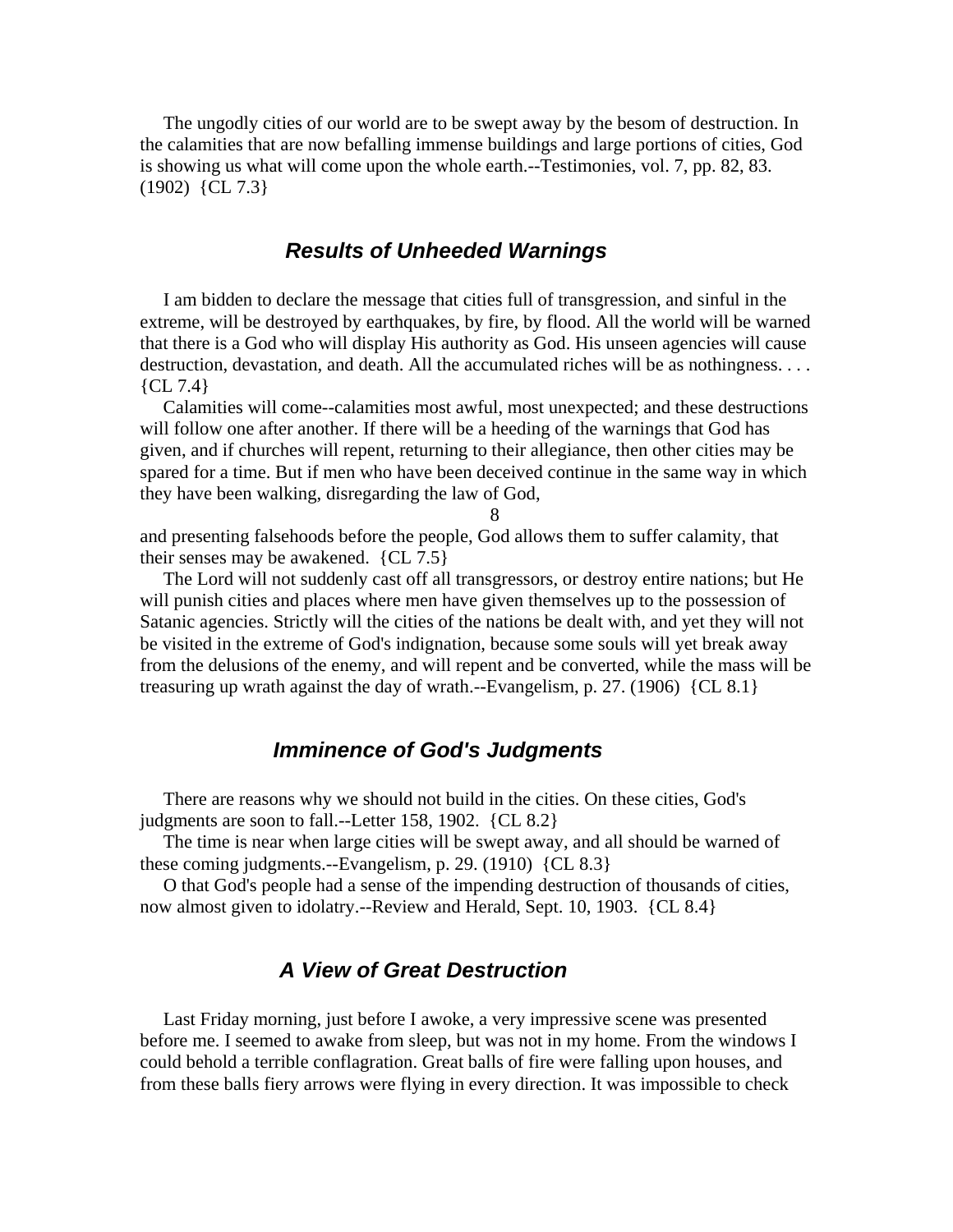the fires that were kindled, and many places were being destroyed. The terror of the people was indescribable. --Evangelism, p. 29. (1906) {CL 8.5}

#### *God's Efforts to Arouse the People*

 While at Loma Linda, Calif., April 16, 1906, there passed before me a most wonderful representation. During a vision of the night, I stood on an eminence, from which I could see houses shaken like a reed in the wind. Buildings, great and small, were falling to the ground. Pleasure resorts, theaters, hotels, and the homes of the wealthy were shaken and shattered. Many lives were blotted out of existence, and the air was filled with the shrieks of the injured and the terrified.

#### {CL 8.6}

9

 The destroying angels of God were at work. One touch, and buildings so thoroughly constructed that men regarded them as secure against every danger, quickly became heaps of rubbish. There was no assurance of safety in any place. I did not feel in any special peril, but the awfulness of the scenes that passed before me I cannot find words to describe. It seemed that the forbearance of God was exhausted, and that the judgment day had come.  ${CL 9.1}$ 

 The angel that stood at my side then instructed me that but few have any conception of the wickedness existing in our world today, and especially the wickedness in the large cities. He declared that the Lord has appointed a time when He will visit transgressors in wrath for persistent disregard of His law. {CL 9.2}

 Terrible as was the representation that passed before me, that which impressed itself most vividly upon my mind was the instruction given in connection with it. The angel that stood by my side declared that God's supreme rulership, and the sacredness of His law, must be revealed to those who persistently refuse to render obedience to the King of kings. Those who choose to remain disloyal, must be visited in mercy with judgments, in order that, if possible, they may be aroused to a realization of the sinfulness of their course.-- Testimonies, vol. 9, pp. 92, 93. (1909) {CL 9.3}

### *Peril to Those Who Remain Unnecessarily*

 In harmony with the light given me, I am urging people to come out from the great centers of population. Our cities are increasing in wickedness, and it is becoming more and more evident that those who remain in them unnecessarily do so at the peril of their soul's salvation.--Manuscript 115, 1907. {CL 9.4}

## **Section II - Avoiding Labor Conflicts**

### *Withdraw to the Freedom of Rural Areas*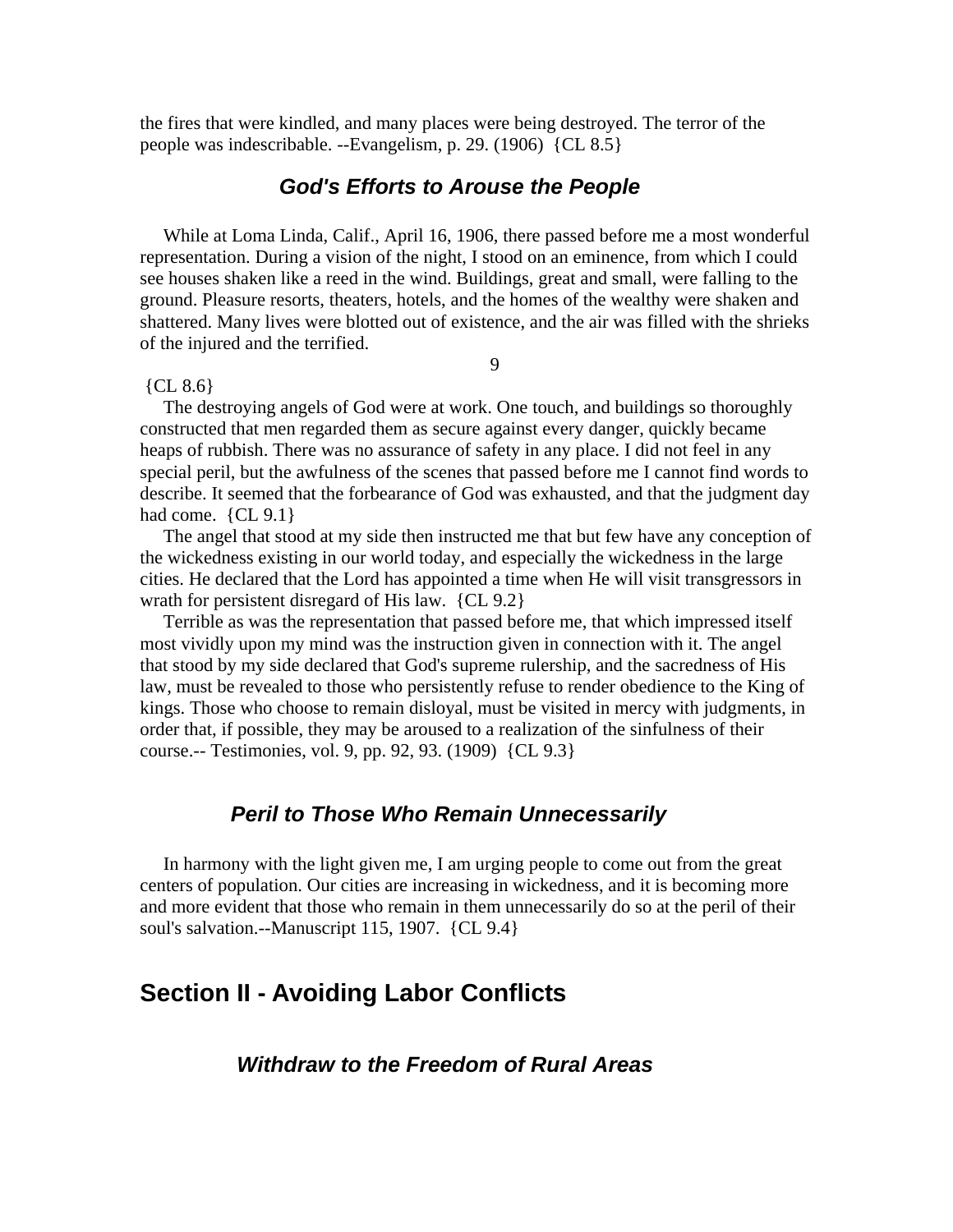The time is fast coming when the controlling power of the labor unions will be very oppressive. Again and again the Lord has instructed that our people are to take their families away from the cities, into the country, where they can raise their own provisions; 10

for in the future the problem of buying and selling will be a very serious one. We should now begin to heed the instruction given us over and over again: Get out of the cities into rural districts, where the houses are not crowded closely together, and where you will be free from the interference of enemies.--Letter 5, 1904. {CL 9.5}

### *Avoid Party Strifes*

 Men have confederated to oppose the Lord of hosts. These confederacies will continue until Christ shall leave His place of intercession before the mercy-seat, and shall put on the garments of vengeance. Satanic agencies are in every city, busily organizing into parties those opposed to the law of God. Professed saints and avowed unbelievers take their stand with these parties. This is no time for the people of God to be weaklings. We cannot afford to be off our guard for a moment.--Testimonies, vol. 8, p. 42. (1904) {CL 10.1}

### *Labor Trouble Ahead*

 The trades unions will be one of the agencies that will bring upon this earth a time of trouble such as has not been since the world began.--Letter 200, 1903. {CL 10.2}

Conflicts Between Trade Confederacies and Labor Unions

 The work of the people of God is to prepare for the events of the future, which will soon come upon them with blinding force. In the world gigantic monopolies will be formed. Men will bind themselves together in unions that will wrap them in the folds of the enemy. A few men will combine to grasp all the means to be obtained in certain lines of business. Trades unions will be formed, and those who refuse to join these unions will be marked men.--Letter 26, 1903. {CL 10.3}

#### *Preparing for the Issue*

 The trades unions and confederacies of the world are a snare. Keep out of them, and away from them, brethren. Have nothing to do with them. Because of these unions and confederacies, it will soon be very difficult for our institutions to carry on their work in the cities. My warning is: Keep out of the cities. Build no sanitariums in the cities. Educate our people to get out of the cities into the country, where they can obtain a small piece of land, and make a home for themselves and their children. . . .

 ${CL 10.4}$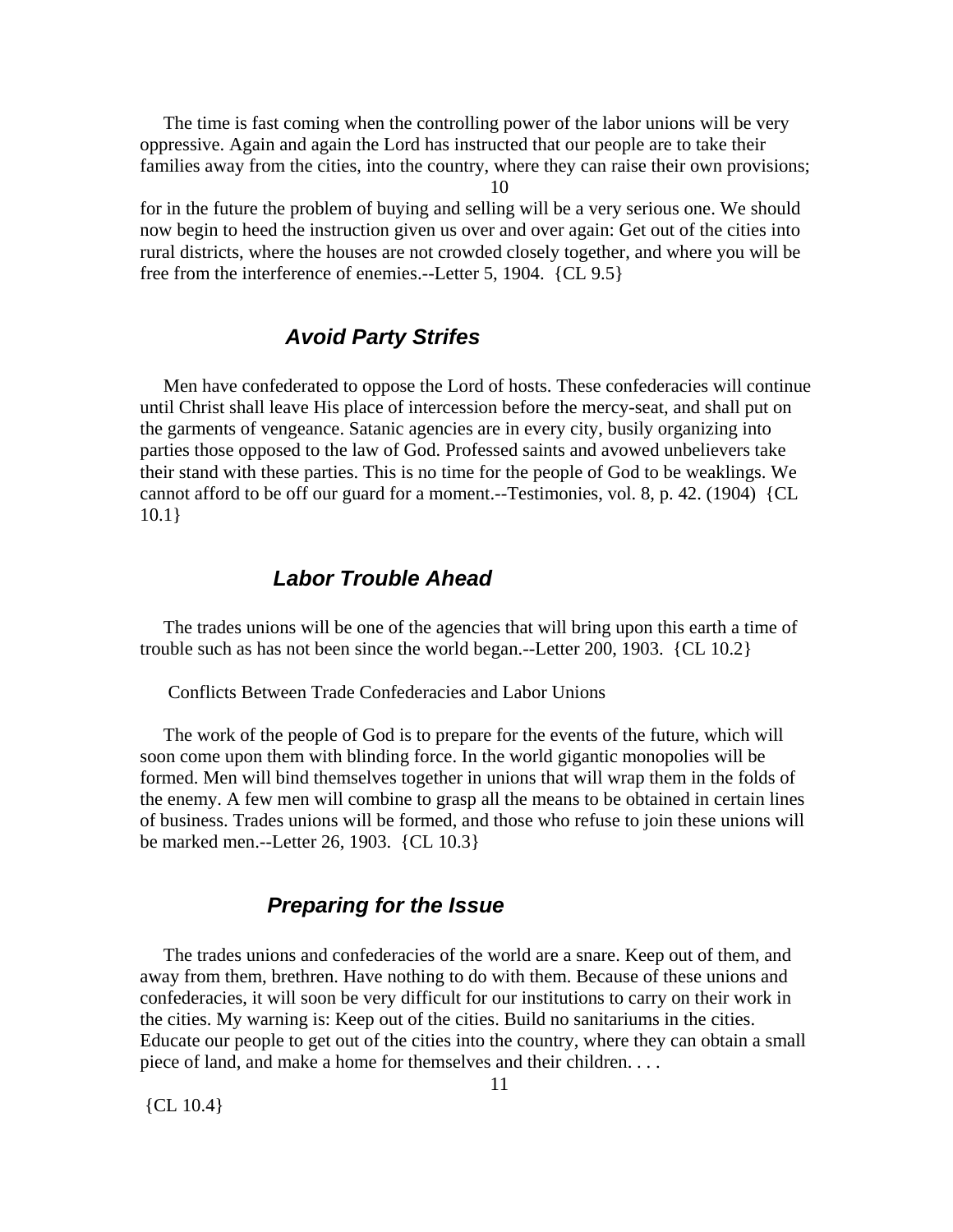Our restaurants must be in the cities; for otherwise the workers in these restaurants could not reach the people and teach them the principles of right living. And for the present we shall have to occupy meetinghouses in the cities. But erelong there will be such strife and confusion in the cities, that those who wish to leave them will not be able. We must be preparing for these issues. This is the light that is given me.--General Conference Bulletin, April 6, 1903. {CL 11.1}

### *To Preserve Our Individuality*

 For years I have been given special light that we are not to center our work in the cities. The turmoil and confusion that fill these cities, the conditions brought about by the labor unions and the strikes, would prove a great hindrance to our work. Men are seeking to bring those engaged in the different trades under bondage to certain unions. This is not God's planning, but the planning of a power that we should in no wise acknowledge. God's Word is fulfilling; the wicked are binding themselves up in bundles ready to be burned. {CL 11.2}

 We are now to use all our entrusted capabilities in giving the last warning message to the world. In this work we are to preserve our individuality. We are not to unite with secret societies or with trades unions. We are to stand free in God, looking constantly to Christ for instruction. All our movements are to be made with a realization of the importance of the work to be accomplished for God.-- Testimonies, vol. 7, p. 84. (1902) {CL 11.3}

#### *In Disregard of the Decalogue*

 These unions are one of the signs of the last days. Men are binding up in bundles ready to be burned. They may be church members, but while they belong to these unions, they cannot possibly keep the commandments of God; for to belong to these unions means to disregard the entire Decalogue. {CL 11.4}

 "Thou shalt love the Lord thy God with all thy heart, and with all thy soul, and with all thy strength, and with all thy mind; and thy neighbor as thyself." These words sum up the whole duty of man. They mean the consecration of the whole being, body, soul, and spirit, to God's service. How can men obey these words, and at the same time pledge themselves to support that which deprives their neighbors of freedom of action? And how can men obey these words, and form combinations that rob the poorer classes of the advantages

12

which justly belong to them, preventing them from buying or selling, except under certain conditions?--Letter 26, 1903. {CL 11.5}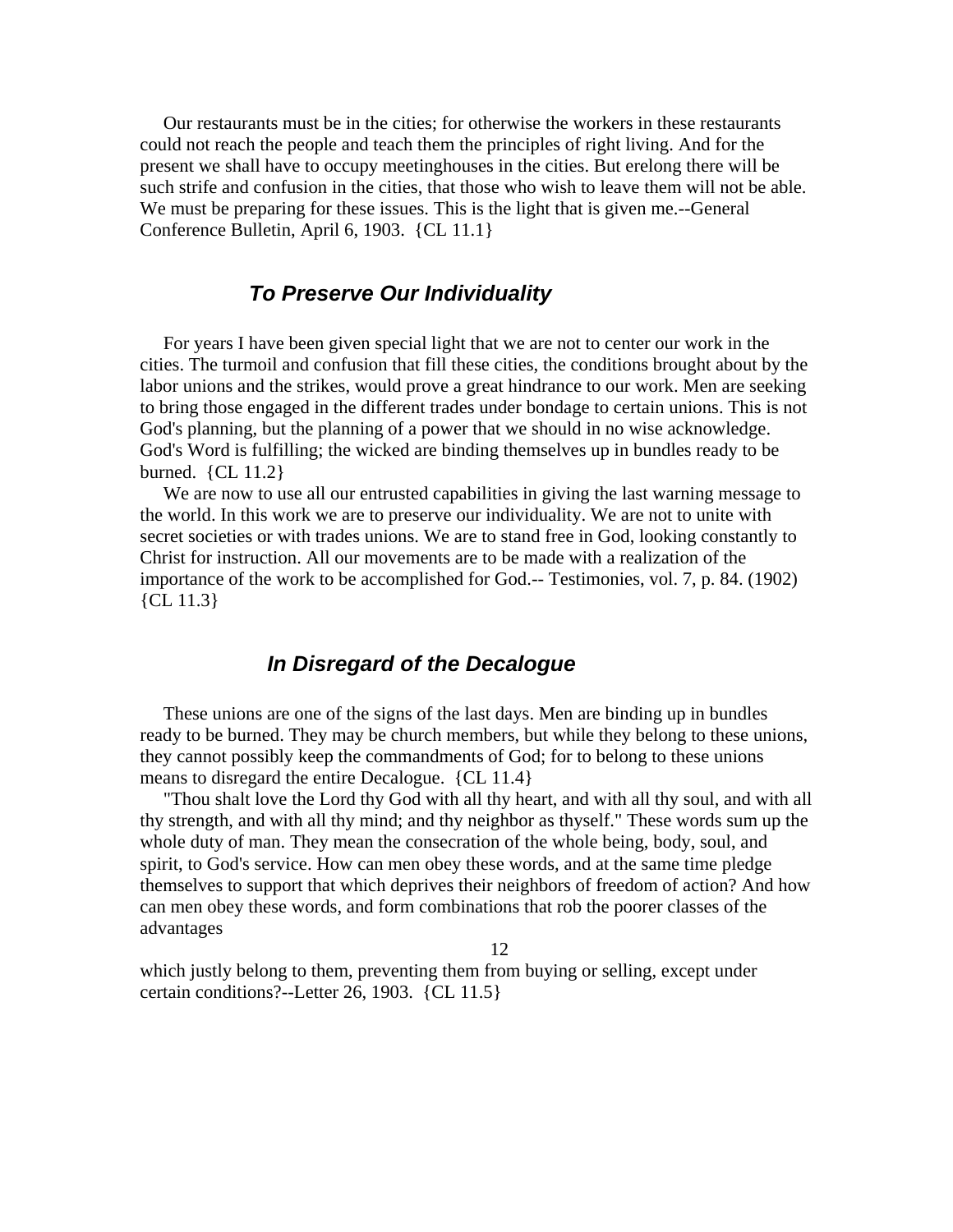#### *Unions That Are Formed or Shall Be Formed*

 Those who claim to be the children of God are in no case to bind up with the labor unions that are formed or that shall be formed. This the Lord forbids. Cannot those who study the prophecies see and understand what is before us?--Letter 201, 1902. {CL 12.1}

## **Section III - An Appeal to Parents**

### *Keep the Children From Hotbeds of Iniquity*

 Let no temporal advantages tempt parents to neglect the training of their children. Whenever possible, it is the duty of parents to make homes in the country for their children. The children and youth should be carefully guarded. They should be kept away from the hotbeds of iniquity that are to be found in our cities. Let them be surrounded by the influences of a true Christian home--a home where Christ abides.--Letter 268, 1906.  ${CL 12.2}$ 

#### *Before the Scourge Shall Overflow*

 Before the overflowing scourge shall come upon the dwellers of the earth, the Lord calls upon all who are Israelites indeed to prepare for that event. To parents He sends the warning cry, Gather your children into your own houses; gather them away from those who are disregarding the commandments of God, who are teaching and practicing evil. Get out of the large cities as fast as possible. Establish church schools. Give your children the Word of God as the foundation of all their education.--Testimonies, vol. 6, p. 195.  ${CL 12.3}$ 

 I am instructed by the Lord to warn our people not to flock to the cities to find homes for their families. To fathers and to mothers I am instructed to say, Fail not to keep your children within your own premises.--Manuscript 81, 1900. {CL 12.4}

### *Souls of Children Versus Ease and Comfort*

 Let children no longer be exposed to the temptations of the cities that are ripe for destruction. The Lord has sent us warning and

13

counsel to get out of the cities. Then let us make no more investments in the cities. Fathers and mothers, how do you regard the souls of your children? Are you preparing the members of your families for translation into the heavenly courts? Are you preparing them to become members of the royal family? children of the heavenly King? "What shall it profit a man, if he shall gain the whole world, and lose his own soul?" How will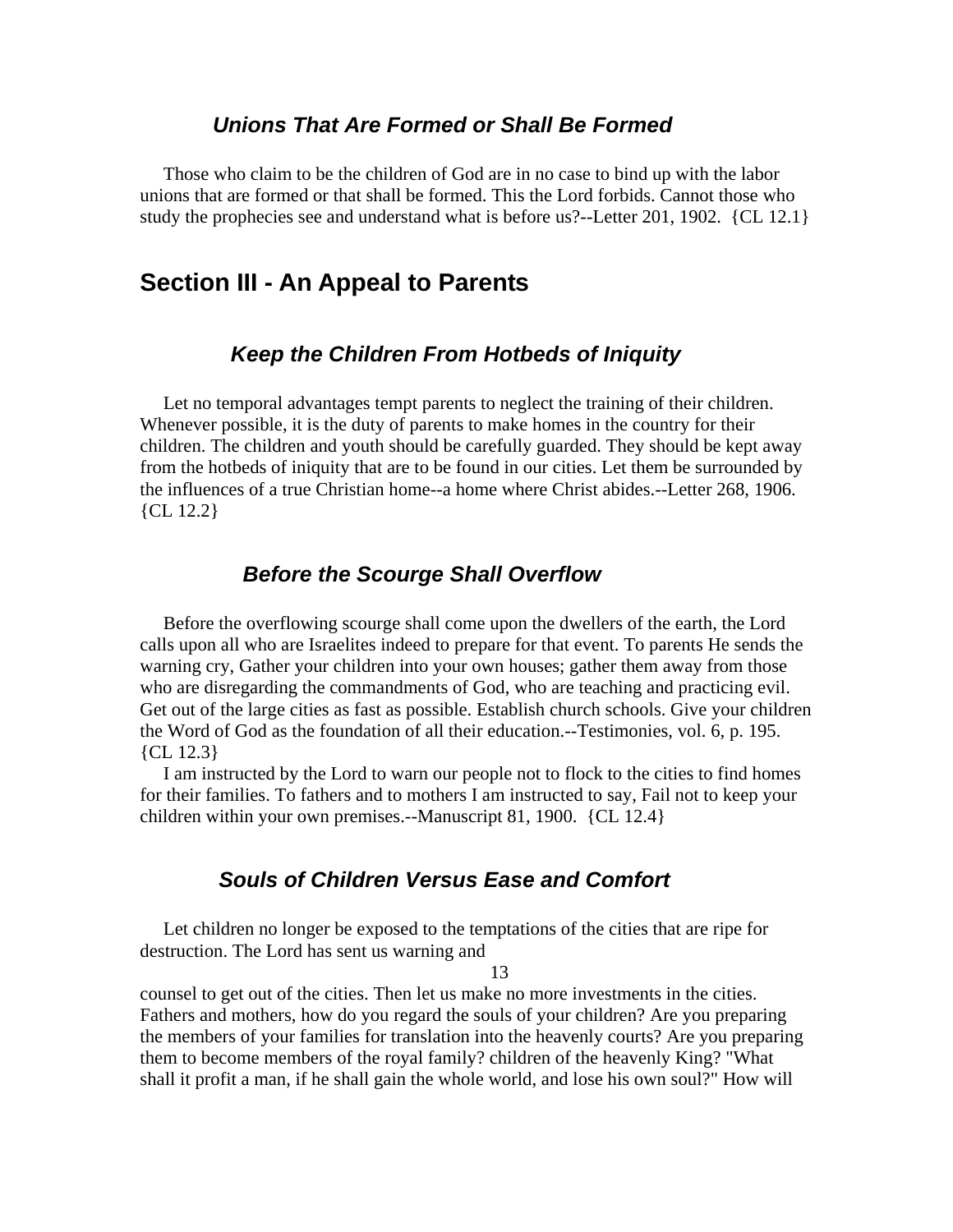ease, comfort, convenience, compare with the value of the souls of your children?-- Manuscript 76, 1905. {CL 12.5}

#### *Christian Qualities Better Gained in Retired Locations*

 There is not one family in a hundred who will be improved physically, mentally, or spiritually, by residing in the city. Faith, hope, love, happiness, can far better be gained in retired places, where there are fields and hills and trees. Take your children away from the sights and sounds of the city, away from the rattle and din of streetcars and teams, and their minds will become more healthy. It will be found easier to bring home to their hearts the truth of the Word of God.--Manuscript 76, 1905. {CL 13.1}

 Send the children to schools located in the city, where every phase of temptation is waiting to attract and demoralize them, and the work of character building is tenfold harder for both parents and children.--Fundamentals of Christian Education, p. 326. (1894). {CL 13.2}

#### *The Refuge of Country Places*

 Let parents understand that the training of their children is an important work in the saving of souls. In country places abundant useful exercise will be found in doing those things that need to be done, and which will give physical health by developing nerve and muscle. Out of the cities is my message for the education of our children. {CL 13.3}

 God gave to our first parents the means of true education when He instructed them to till the soil and care for their Garden home. After sin came in, through disobedience to the Lord's requirements, the work to be done in cultivating the ground was greatly multiplied, for the earth, because of the curse, brought forth weeds and thistles. But the employment itself was not given because of sin. The great Master Himself blessed the work of tilling the soil.

14

 ${CL 13.4}$ 

### *"As . . . In The Days Of Noah"*

 It is Satan's purpose to attract men and women to the cities, and to gain his object he invents every kind of novelty and amusement, every kind of excitement. And the cities of the earth today are becoming as were the cities before the Flood. {CL 14.1}

 We should carry a continual burden as we see the fulfillment of the words of Christ, "As the days of Noe were, so shall also the coming of the Son of man be." Matthew 24:37. In the days before the Flood, every kind of amusement was invented to lead men and women to forgetfulness and sin. Today, in 1908, Satan is working with intensity, that the same conditions of evil shall prevail. And the earth is becoming corrupt. Religious liberty will be little respected by professing Christians, for many of them have no understanding of spiritual things. {CL 14.2}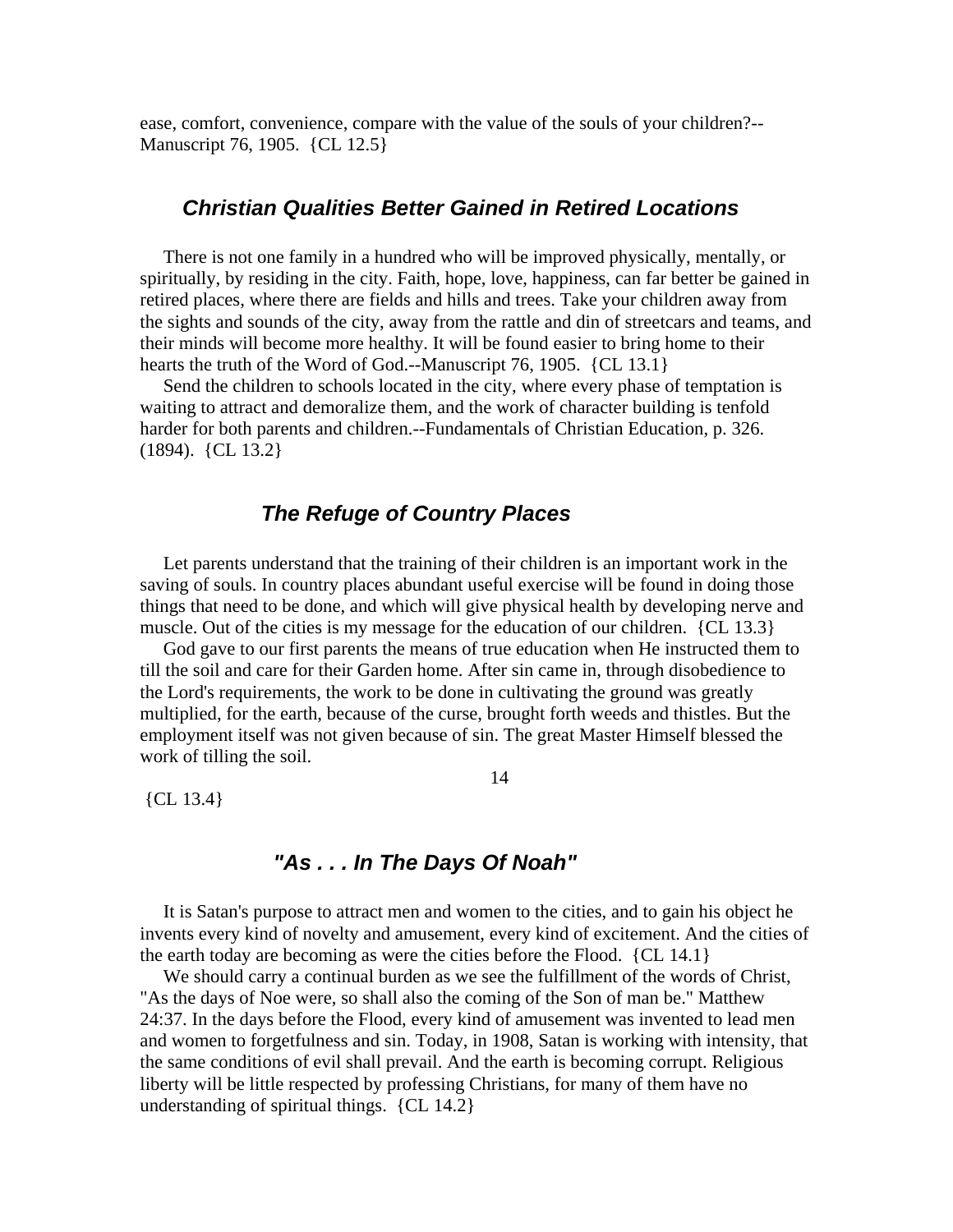We cannot fail to see that the end of the world is soon to come. Satan is working upon the minds of men and women, and many seem filled with a desire for amusement and excitement. As it was in the days of Noah, every kind of evil is on the increase. Divorce and marriage is the order of the time. At such a time as this, the people who are seeking to keep the commandments of God should look for retired places away from the cities. . . .  ${CL}$  14.3}

#### *Not A Deprivation*

 Who will be warned? We say again, Out of the cities. Do not consider it a great deprivation, that you must go into the hills and mountains, but seek for that retirement where you can be alone with God, to learn His will and way....  $\{CL\ 14.4\}$ 

 I urge our people to make it their lifework to seek for spirituality. Christ is at the door. This is why I say to our people, Do not consider it a privation when you are called to leave the cities and move out into the country places. Here there await rich blessings for those who will grasp them. By beholding the scenes of nature, the works of the Creator, by studying God's handiwork, imperceptibly you will be changed into the same image.-- Manuscript 85, 1908. {CL 14.5}

To Secure Life's Best Results

 An expensive dwelling, elaborate furnishings, display, luxury, and ease, do not furnish the conditions essential to a happy, useful life. Jesus came to this earth to accomplish the greatest work ever

15

accomplished among men. He came as God's ambassador, to show us how to live so as to secure life's best results. What were the conditions chosen by the infinite Father for His Son? A secluded home in the Galilean hills; a household sustained by honest, selfrespecting labor; a life of simplicity; daily conflict with difficulty and hardship; selfsacrifice, economy, and patient, gladsome service; the hour of study at His mother's side, with the open scroll of Scripture; the quiet of dawn or twilight in the green valley; the holy ministries of nature; the study of creation and providence; and the soul's communion with God,--these were the conditions and opportunities of the early life of Jesus. {CL 14.6}

#### *Country Heritage of Noble Men*

 So with the great majority of the best and noblest men of all ages. Read the history of Abraham, Jacob, and Joseph, of Moses, David, and Elisha. Study the lives of men of later times who have most worthily filled positions of trust and responsibility, the men whose influence has been most effective for the world's uplifting. {CL 15.1}

 How many of these were reared in country homes. They knew little of luxury. They did not spend their youth in amusement. Many were forced to struggle with poverty and hardship. They early learned to work, and their active life in the open air gave vigor and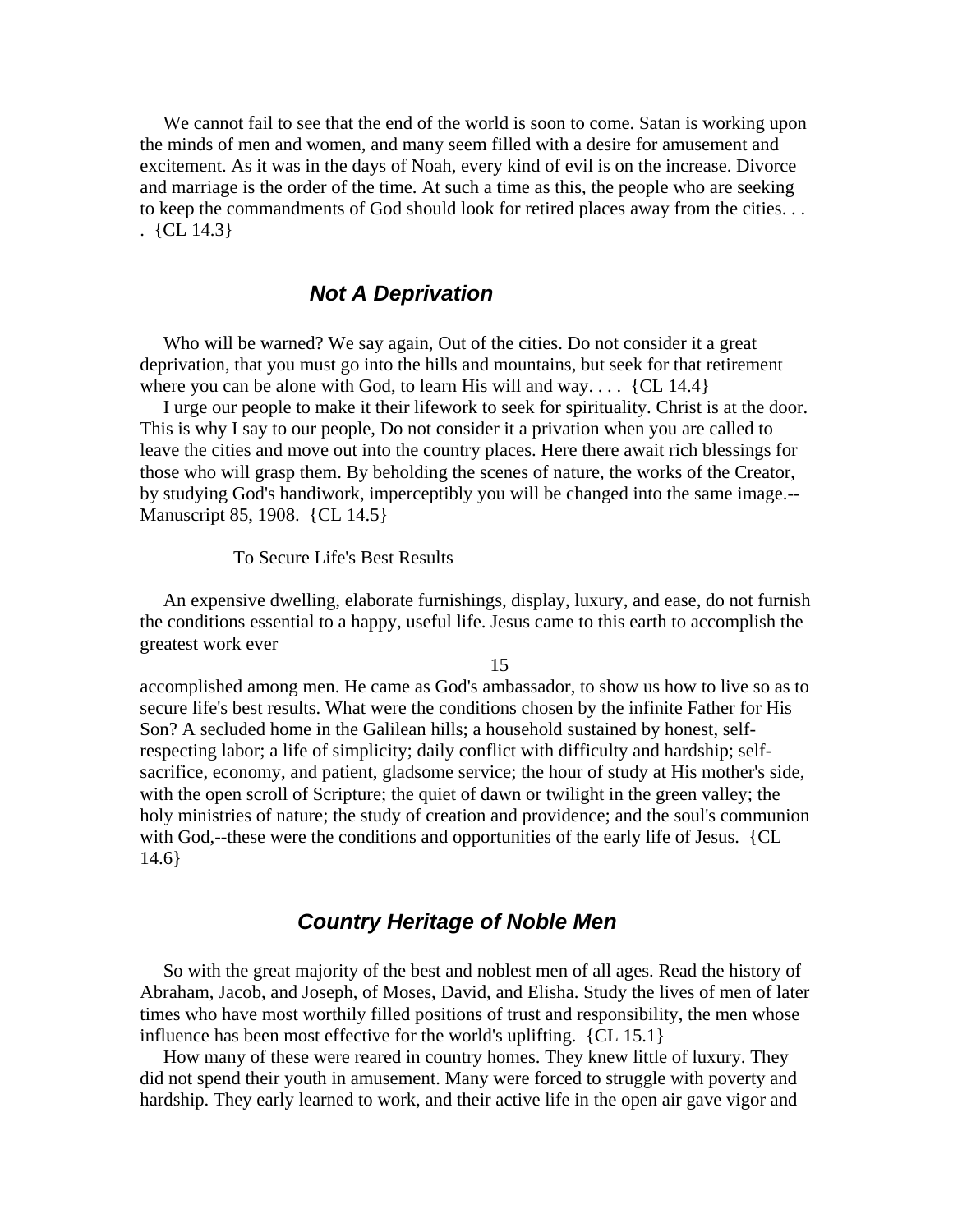elasticity to all their faculties. Forced to depend upon their own resources, they learned to combat difficulties and to surmount obstacles, and they gained courage and perseverance. They learned the lessons of self-reliance and self-control. Sheltered in a great degree from evil associations, they were satisfied with natural pleasures and wholesome companionships. They were simple in their tastes and temperate in their habits. They were governed by principle, and they grew up pure and strong and true. When called to their lifework, they brought to it physical and mental power, buoyancy of spirit, ability to plan and execute, and steadfastness in resisting evil, that made them a positive power for good in the world. {CL 15.2}

#### *Better Than Wealth*

 Better than any other inheritance of wealth you can give to your children will be the gift of a healthy body, a sound mind, and a noble character. Those who understand what constitutes life's true success will be wise betimes. They will keep in view life's best things in their choice of a home.

#### 16

#### ${CL 15.3}$

 Instead of dwelling where only the works of men can be seen, where the sights and sounds frequently suggest thoughts of evil, where turmoil and confusion bring weariness and disquietude, go where you can look upon the works of God. Find rest of spirit in the beauty and quietude and peace of nature. Let the eye rest on the green fields, the groves, and the hills. Look up to the blue sky, unobscured by the city's dust and smoke, and breathe the invigorating air of heaven. Go where, apart from the distractions and dissipations of city life, you can give your children your companionship, where you can teach them to learn of God through His works, and train them for lives of integrity and usefulness.--The Ministry of Healing, pp. 265-267. (1905) {CL 16.1}

Manifold Benefits of Active Out-of-Door Life

 It would be well for you to lay by your perplexing cares, and find a retreat in the country, where there is not so strong an influence to corrupt the morals of the young.  ${CL 16.2}$ 

 True, you would not be entirely free from annoyances and perplexing cares in the country; but you would there avoid many evils and close the door against a flood of temptations which threaten to overpower the minds of your children. They need employment and variety. The sameness of their home makes them uneasy and restless, and they have fallen into the habit of mingling with the vicious lads of the town, thus obtaining a street education. . . . {CL 16.3}

 To live in the country would be very beneficial to them; an active, out-of-door life would develop health of both mind and body. They should have a garden to cultivate, where they might find both amusement and useful employment. The training of plants and flowers tends to the improvement of taste and judgment, while an acquaintance with God's useful and beautiful creations has a refining and ennobling influence upon the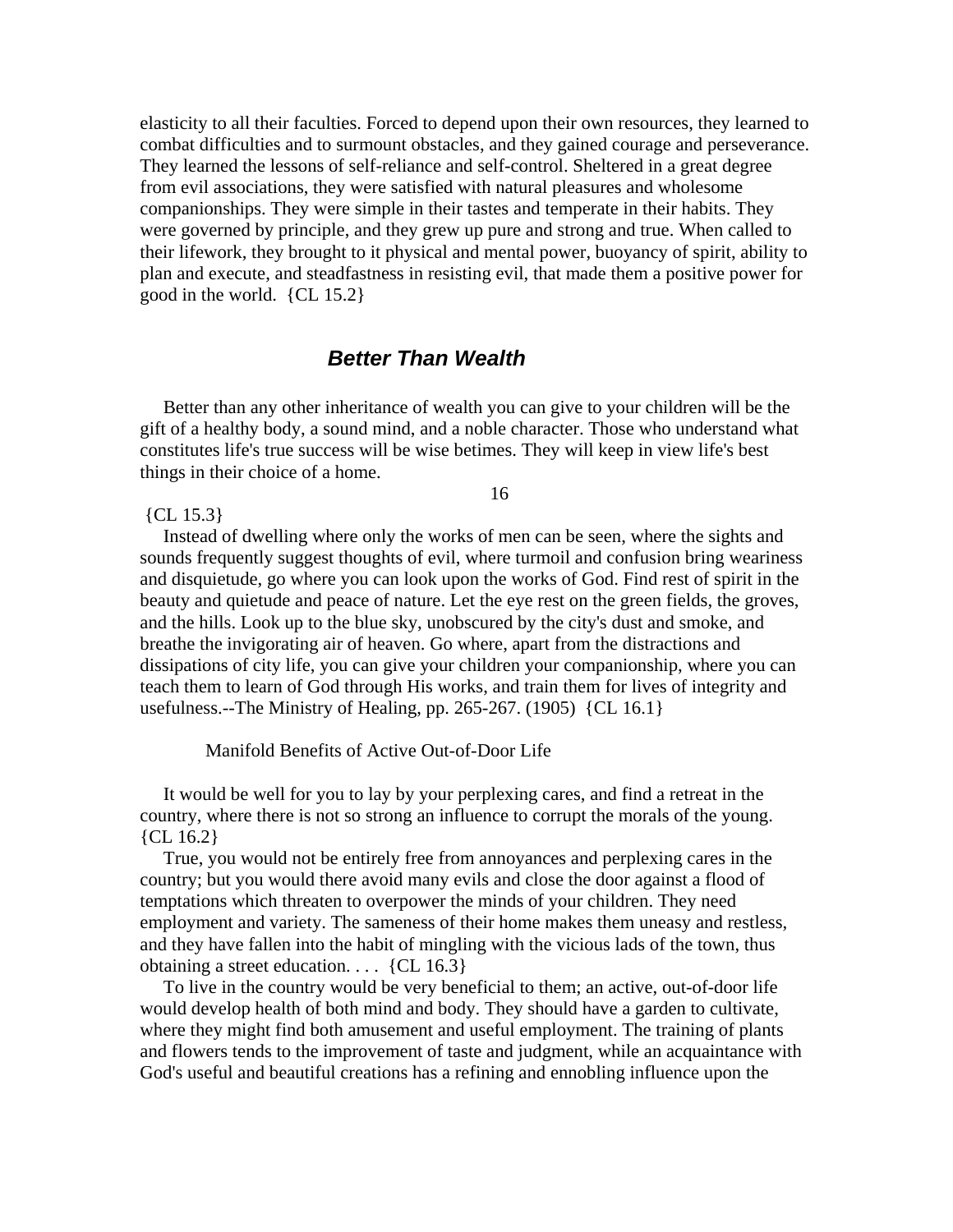mind, referring it to the Maker and Master of all.--Testimonies, vol. 4, p. 136. (1876)  ${CL 16.4}$ 

#### *Expect No Miracle to Undo Results of Wrong Course*

 I look at these flowers, and every time I see them I think of Eden. They are an expression of God's love for us. Thus He gives us in this world a little taste of Eden. He wants us to delight in the beautiful things of His creation, and to see in them an expression of what He will do for us.

17

#### ${CL}$  16.5}

 He wants us to live where we can have elbow room. His people are not to crowd into the cities. He wants them to take their families out of the cities, that they may better prepare for eternal life. In a little while they will have to leave the cities. {CL 17.1}

 These cities are filled with wickedness of every kind,--with strikes and murders and suicides. Satan is in them, controlling men in their work of destruction. Under his influence they kill for the sake of killing, and this they will do more and more. . . . {CL 17.2}

 If we place ourselves under objectionable influences, can we expect God to work a miracle to undo the results of our wrong course? --No, indeed. Get out of the cities as soon as possible, and purchase a little piece of land, where you can have a garden, where your children can watch the flowers growing, and learn from them lessons of simplicity and purity.--General Conference Bulletin, March 30, 1903. {CL 17.3}

Section IV - Occupations in Rural Locations

### *The Land to Supply Our Necessities*

 If the land is cultivated, it will, with the blessing of God, supply our necessities. We are not to be discouraged about temporal things because of apparent failures, nor should we be disheartened by delay. We should work the soil cheerfully, hopefully, gratefully, believing that the earth holds in her bosom rich stores for the faithful worker to garner, stores richer than gold or silver. The niggardliness laid to her charge is false witness. With proper, intelligent cultivation the earth will yield its treasures for the benefit of man. The mountains and hills are changing; the earth is waxing old like a garment; but the blessing of God, which spreads a table for His people in the wilderness, will never cease.  ${CL}$  17.4}

 Serious times are before us, and there is great need for families to get out of the cities into the country, that the truth may be carried into the byways as well as the highways of the earth. Much depends upon laying our plans according to the Word of the Lord, and with persevering energy carrying them out. More depends upon consecrated activity and perseverance than upon genius and book-learning.

18

All the talents and ability given to human agents, if unused, are of little value. {CL 17.5}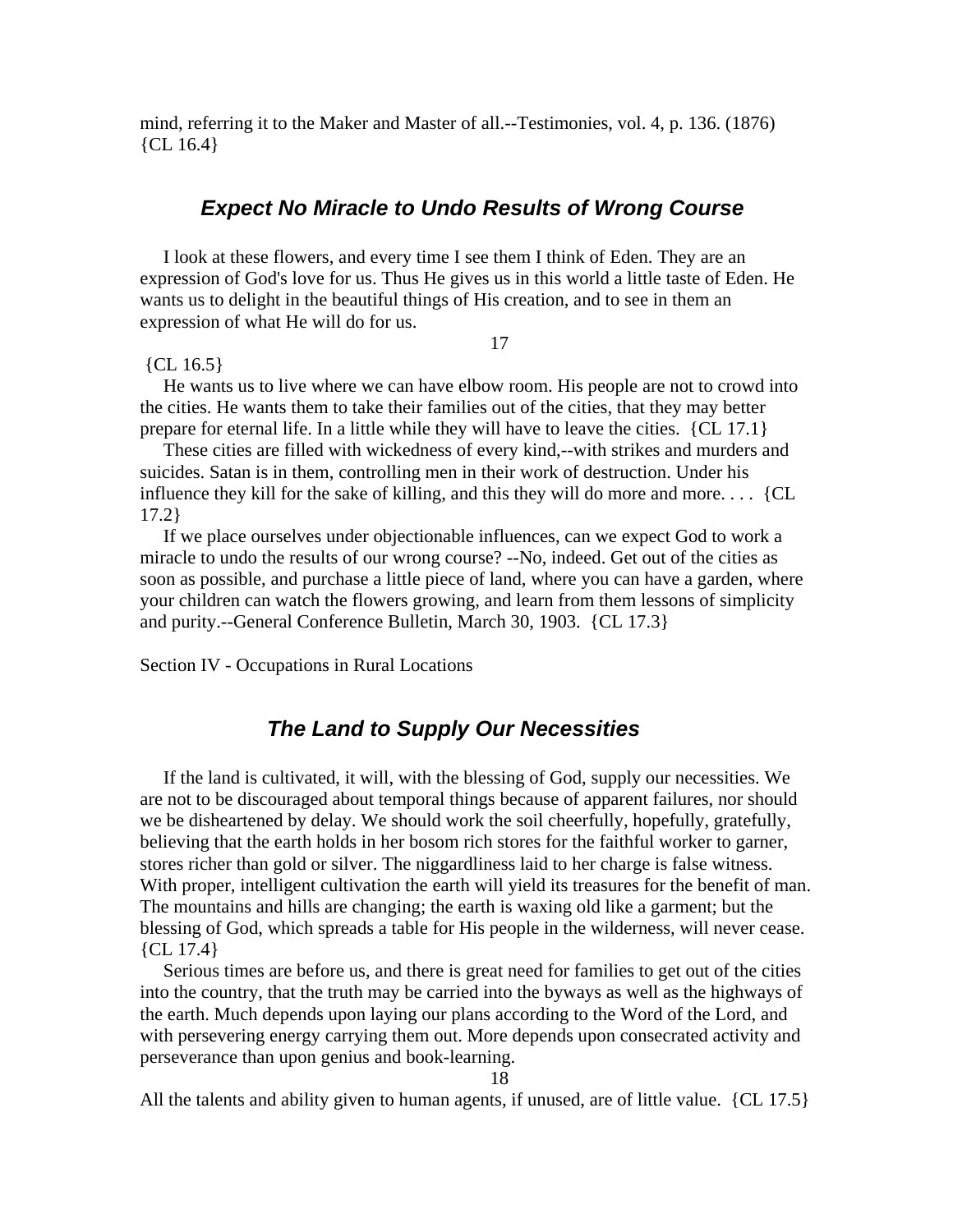A return to simpler methods will be appreciated by the children and youth. Work in the garden and field will be an agreeable change from the wearisome routine of abstract lessons, to which their young minds should never be confined. To the nervous child, who finds lessons from books exhausting and hard to remember, it will be especially valuable. There is health and happiness for him in the study of nature; and the impressions made will not fade out of his mind, for they will be associated with objects that are continually before his eyes.--Testimonies, vol. 6, pp. 178, 179. (1900) {CL 18.1}

### *With a Piece of Land and a Comfortable Home*

 The earth is to be made to give forth its strength; but without the blessing of God it could do nothing. In the beginning, God looked upon all that He had made, and pronounced it very good. The curse was brought upon the earth in consequence of sin. But shall this curse be multiplied by increasing sin? Ignorance is doing its baleful work. Slothful servants are increasing the evil by their lazy habits. Many are unwilling to earn their bread by the sweat of their brow, and they refuse to till the soil. But the earth has blessings hidden in her depths for those who have courage and will and perseverance to gather her treasures. Fathers and mothers who possess a piece of land and a comfortable home are kings and queens. {CL 18.2}

 Many farmers have failed to secure adequate returns from their land because they have undertaken the work as though it was a degrading employment; they do not see that there is a blessing in it for themselves and their families. All they can discern is the brand of servitude. Their orchards are neglected, the crops are not put in at the right season, and a mere surface work is done in cultivating the soil.--Fundamentals of Christian Education, pp. 326, 327. (1894) {CL 18.3}

### *Fruit, Vegetables, and Poultry Suggested for One Region*

 In this neighborhood there is a large tract of unoccupied land. Some of our people who are living in the poisoned atmosphere of the cities might profitably secure a few acres of this land. They could support themselves by raising fruit and vegetables and poultry. The Sanitarium would gladly buy eggs and vegetables from them. I wish that some such enterprise as this might be started. A great blessing

19

would come to parents and to children, if they would leave the wicked, polluted cities, and go into the country.--Letter 63, 1904. {CL 18.4}

### *Country Living--A Blessing to the Poor*

 If the poor now crowded into the cities could find homes upon the land, they might not only earn a livelihood, but find health and happiness now unknown to them. Hard work, simple fare, close economy, often hardship and privation, would be their lot. But what a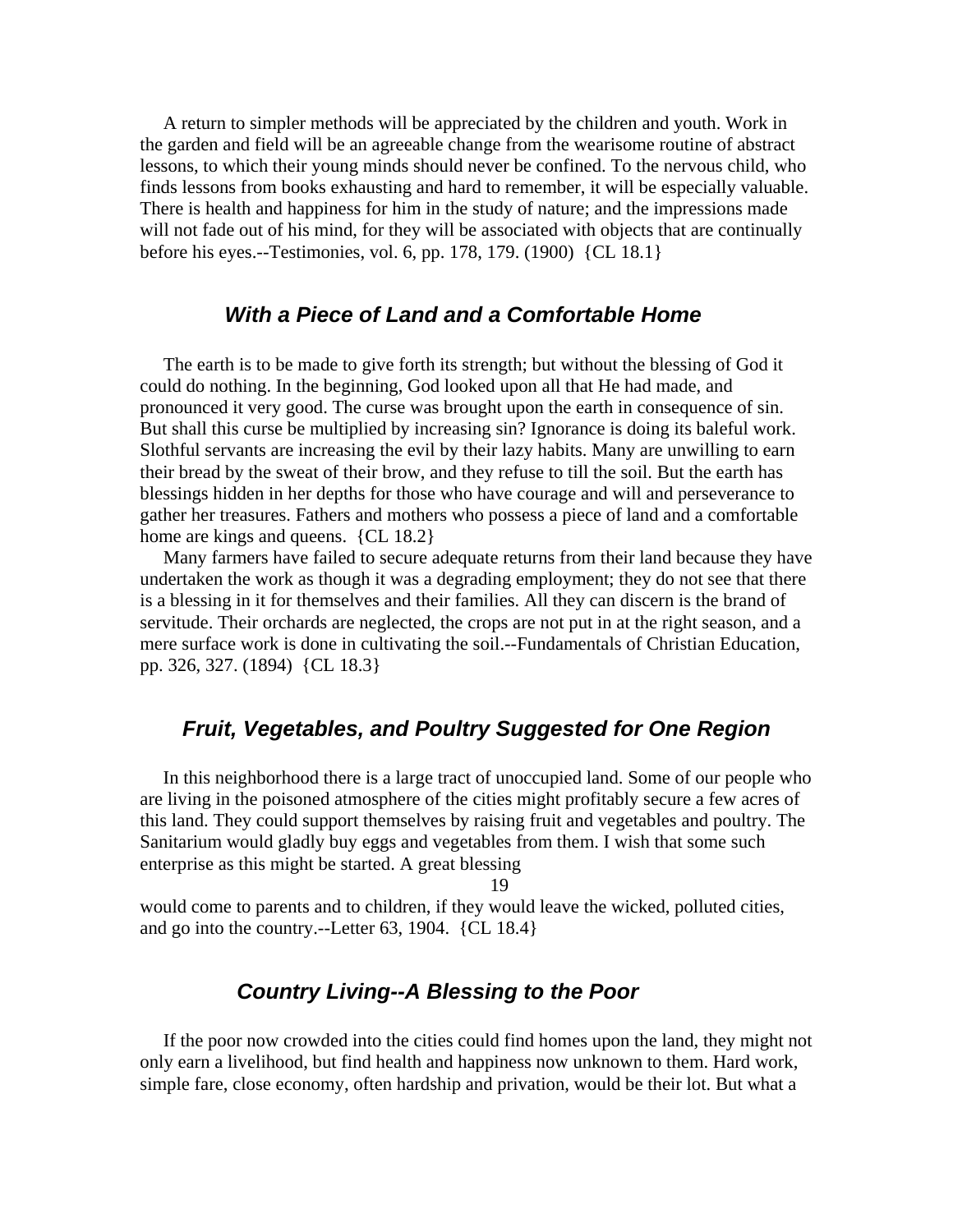blessing would be theirs in leaving the city, with its enticements to evil, its turmoil and crime, misery and foulness, for the country's quiet and peace and purity. {CL 19.1}

 To many of those living in the cities who have not a spot of green grass to set their feet upon, who year after year have looked out upon filthy courts and narrow alleys, brick walls and pavements, and skies clouded with dust and smoke,--if these could be taken to some farming district, surrounded with the green fields, the woods and hills and brooks, the clear skies and the fresh, pure air of the country, it would seem almost like heaven. {CL 19.2}

 Cut off to a great degree from contact with and dependence upon men, and separated from the world's corrupting maxims and customs and excitements, they would come nearer to the heart of nature. God's presence would be more real to them. Many would learn the lesson of dependence upon Him. Through nature they would hear His voice speaking to their hearts of His peace and love, and mind and soul and body would respond to the healing, life-giving power. --The Ministry of Healing, pp. 190-192. (1905)  ${CL 19.3}$ 

#### *Industries for Families From Cities*

 Believers who are now living in the cities will have to move to the country, that they may save their children from ruin. Attention must be given to the establishment of industries in which these families can find employment. Those who have charge of the school-work at ----- and ----- should see what can be done by these institutions to establish such industries, so that our people desiring to leave the cities, can obtain modest homes without a large outlay of means, and can also find employment. In both ----- and -- --- there are favorable and encouraging features for the development of this plan. Study what these features are. {CL 19.4}

All that needs to be done cannot be specified till a beginning is

20

made. Pray over the matter, and remember that God stands at the helm, that He is guiding in the work of the various enterprises. A place in which the work is conducted on right lines is an object lesson to other places. There must be no narrowness, no selfishness, in the work done. The work is to be placed on a simple, sensible basis. All are to be taught not only to claim to believe the truth, as the truth, but to exemplify the truth in the daily life.--Letter 25, 1902. {CL 19.5}

#### *The Health-Food Work*

 The health-food business should be established here [Avondale]. It should be one of the industries connected with the school. God has instructed me that parents can find work in this industry, and send their children to school. But everything that is done should be done with the greatest simplicity. There is to be no extravagance in anything. Solid work is to be done, because, unless the work is done solidly, a slipshod experience is the result.--Australasian Union Conference Record, July 28, 1899. {CL 20.1}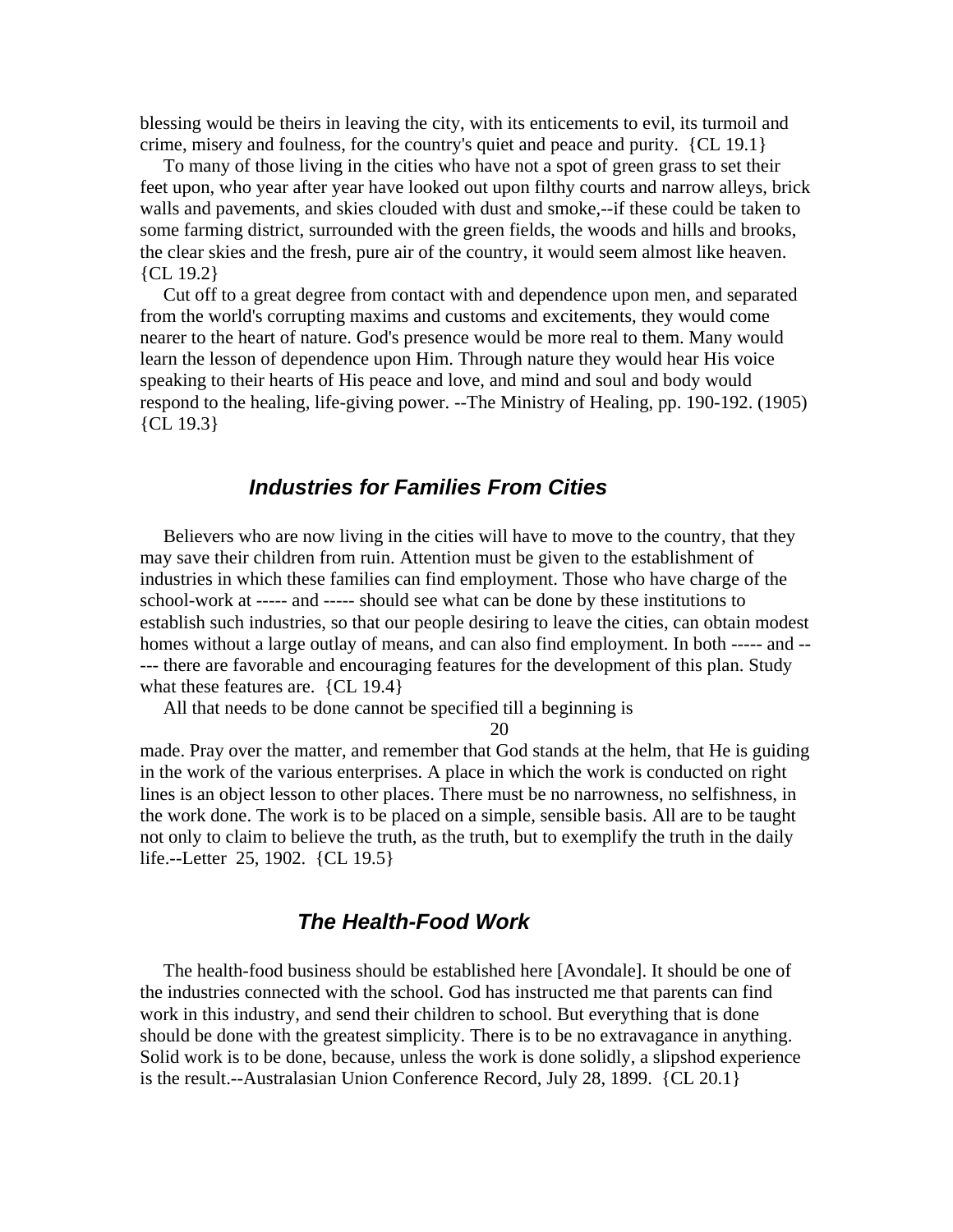## **Section V - Preparing for the Sunday Law Crisis**

### *Troublous Times Before Us*

 We are not to locate ourselves where we will be forced into close relations with those who do not honor God. . . . A crisis is soon to come in regard to the observance of Sunday. . . . {CL 20.2}

 The Sunday party is strengthening itself in its false claims, and this will mean oppression to those who determine to keep the Sabbath of the Lord. We are to place ourselves where we can carry out the Sabbath commandment in its fullness. "Six days shalt thou labor," the Lord declares, "and do all thy work; but the seventh day is the Sabbath of the Lord thy God: in it thou shalt not do any work." And we are to be careful not to place ourselves where it will be hard for ourselves and our children to keep the Sabbath. {CL 20.3}

 If in the providence of God we can secure places away from the cities, the Lord would have us do this. There are troublous times before us.--Manuscript 99, 1908.

21

 ${CL 20.4}$ 

### *Make Haste to Get Ready*

 When the power invested in kings is allied to goodness, it is because the one in responsibility is under the divine dictation. When power is allied with wickedness, it is allied to Satanic agencies, and it will work to destroy those who are the Lord's property. The Protestant world have set up an idol sabbath in the place where God's Sabbath should be, and they are treading in the footsteps of the Papacy. For this reason I see the necessity of the people of God moving out of the cities into retired country [places,] where they may cultivate the land and raise their own produce. Thus they may bring their children up with simple, healthful habits. I see the necessity of making haste to get all things ready for the crisis.--Letter 90, 1897. {CL 21.1}

Section VI - Colonizing at Institutional Centers

#### *We Are Not to Colonize*

 In our day the Lord desires that His people shall be dispersed throughout the earth. They are not to colonize. Jesus said, "Go ye into all the world, and preach the gospel to every creature." Mark 16:15. When the disciples followed their inclination to remain in large numbers in Jerusalem, persecution was permitted to come upon them, and they were scattered to all parts of the inhabited world. {CL 21.2}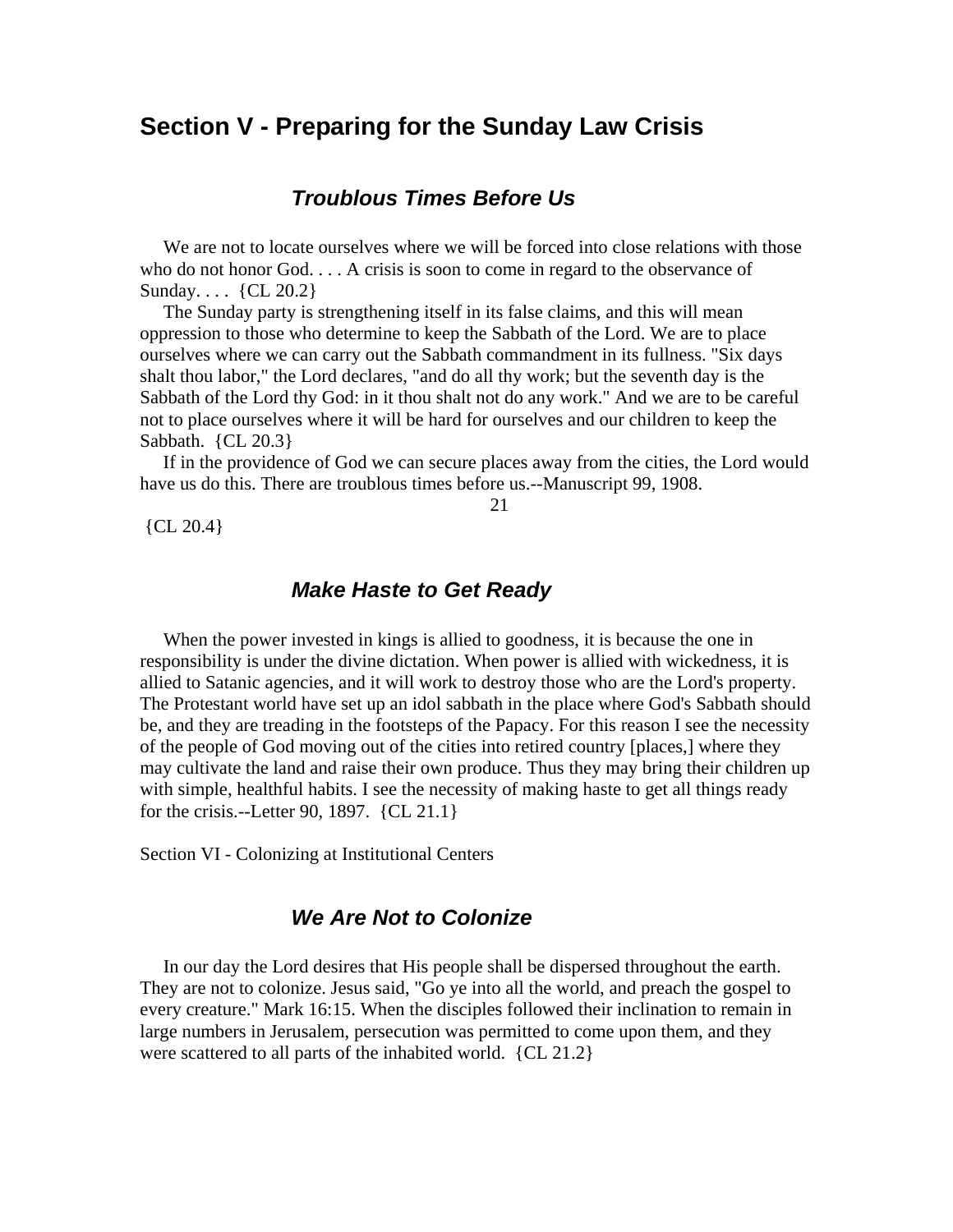For years messages of warning and entreaty have been coming to our people, urging them to go forth into the Master's great harvest-field, and labor unselfishly for souls.-- Testimonies, vol. 8, p. 215. (1904) {CL 21.3}

#### *Scatter to Unwarned Places*

 Many of the members of our large churches are doing comparatively nothing. They might accomplish a good work if, instead of crowding together, they would scatter into places that have not yet been entered by the truth. Trees that are planted too thickly do not flourish. They are transplanted by the gardener, that they may have room to grow, and not become dwarfed and sickly. The same rule would work well for our large churches. Many of the members are

22

dying spiritually for want of this very work. They are becoming sickly and inefficient. Transplanted, they would have room to grow strong and vigorous. {CL 21.4}

 It is not the purpose of God that His people should colonize, or settle together in large communities. The disciples of Christ are His representatives upon the earth, and God designs that they shall be scattered all over the country, in the towns, cities, and villages, as lights amidst the darkness of the world. They are to be missionaries for God, by their faith and works testifying to the near approach of the coming Saviour. {CL 22.1}

### *Where there is an Opening for a Livelihood*

 The lay members of our churches can accomplish a work which, as yet, they have scarcely begun. None should move into new places merely for the sake of worldly advantage; but where there is an opening to obtain a livelihood, let families that are well grounded in the truth enter, one or two families in a place, to work as missionaries. They should feel a love for souls, a burden of labor for them, and should make it a study how to bring them into the truth. They can distribute our publications, hold meetings in their homes, become acquainted with their neighbors, and invite them to come to these meetings. Thus they can let their light shine in good works.-- Testimonies, vol. 8, pp. 244, 245. (1904) {CL 22.2}

#### *Let Not Institutional Attractions Lure You*

 Those who feel like settling close to our publishing house or our sanitarium and school at Takoma Park should take counsel before they move. {CL 22.3}

 To those who are looking toward Mountain View as a favorable place in which to live, because the Pacific Press is to be established there, I would say: Look to other parts of the world, which need the light that you have received in trust. Remember that God has given to every man his work. Choose some locality where you will have opportunity to let your light shine forth amid the moral darkness. {CL 22.4}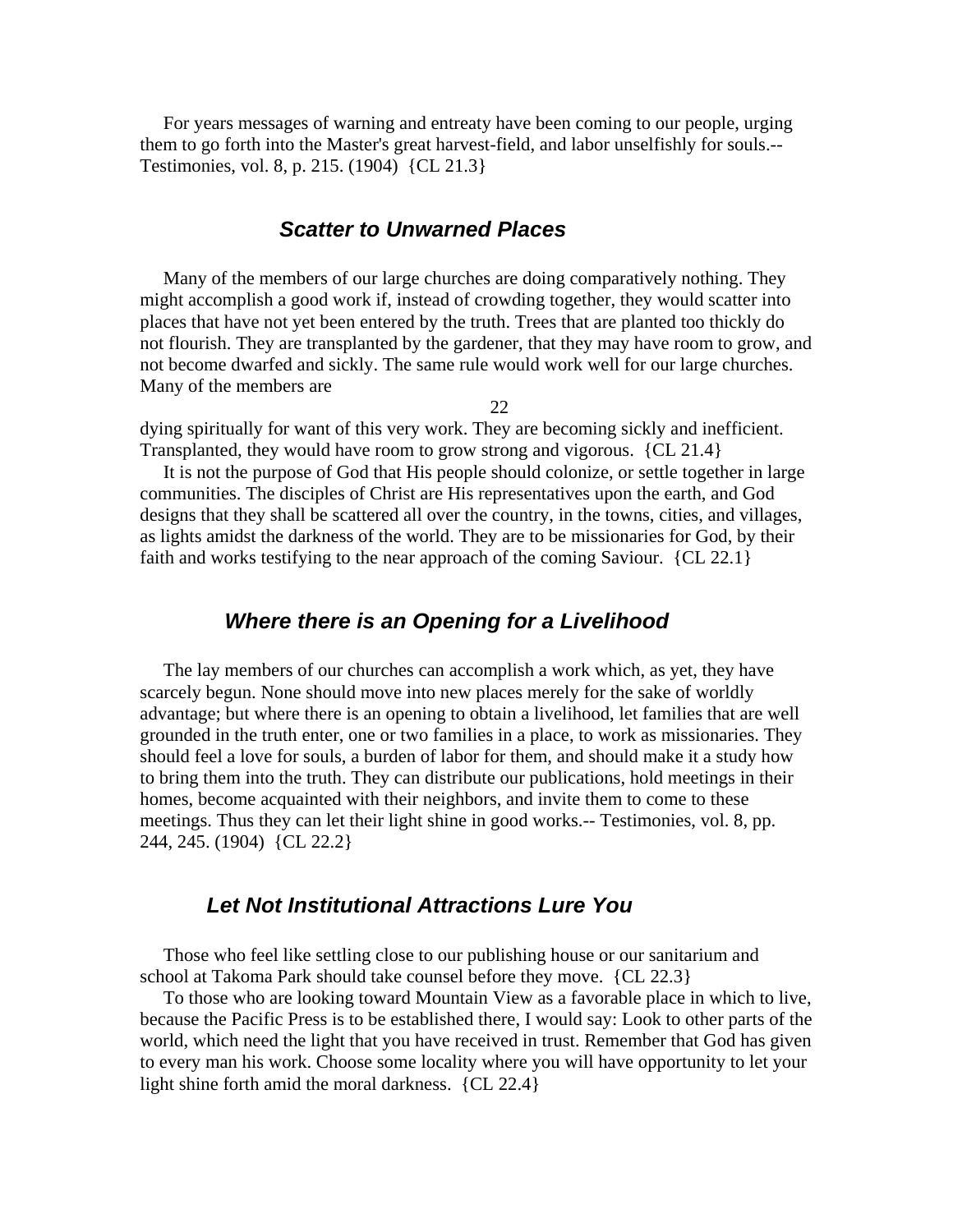It is always the case that when an institution is established in a place, there are many families who desire to settle near it. Thus it has been in Battle Creek and in Oakland, and, to some extent, in

23

almost every place where we have a school or a sanitarium.-- Fundamentals of Christian Education, pp. 494, 495. (1904) {CL 22.5}

#### *Establish No Jerusalem Centers*

 Our people are not . . . to regard ----- as a Jerusalem center. Let them not think, because a number of our brethren are called here to connect with the publishing work, that this is a place for large numbers of our people to settle with their families. And let everyone connected with the office hold himself in readiness to leave, if God shall call him to some new place.--Manuscript 148, 1905. {CL 23.1}

 Do not crowd into one place, making the same mistake that has been made in Battle Creek. There are hundreds of places that need the light God has given you.-- Fundamentals of Christian Education, p. 495. (1904) {CL 23.2}

### *Remain in Small Churches--Start New Schools*

 Many families, who, for the purpose of educating their children, move to places where our large schools are established, would do better service for the Master by remaining where they are. They should encourage the church of which they are members to establish a church school where the children within their borders could receive an allround, practical Christian education. It would be vastly better for their children, for themselves, and for the cause of God, if they would remain in the smaller churches, where their help is needed, instead of going to the larger churches, where, because they are not needed, there is constant temptation to fall into spiritual inactivity. {CL 23.3}

 Wherever there are a few Sabbathkeepers, the parents should unite in providing a place for a day school where their children and youth can be instructed. They should employ a Christian teacher, who, as a consecrated missionary, shall educate the children in such a way as to lead them to become missionaries.--Counsels to Teachers, pp. 173, 174. (1913) {CL 23.4}

#### *How Must the Angels Feel*

 I think how the angels must feel seeing the end approaching, and those who claim to have the knowledge of God and Jesus Christ whom He hath sent, huddle together, colonize, and attend meetings, and feel discouraged and dissatisfied if there is not much preaching

24

to benefit their souls and strengthen the church, while they are doing literally nothing.-- Letter 16e, 1892. {CL 23.5}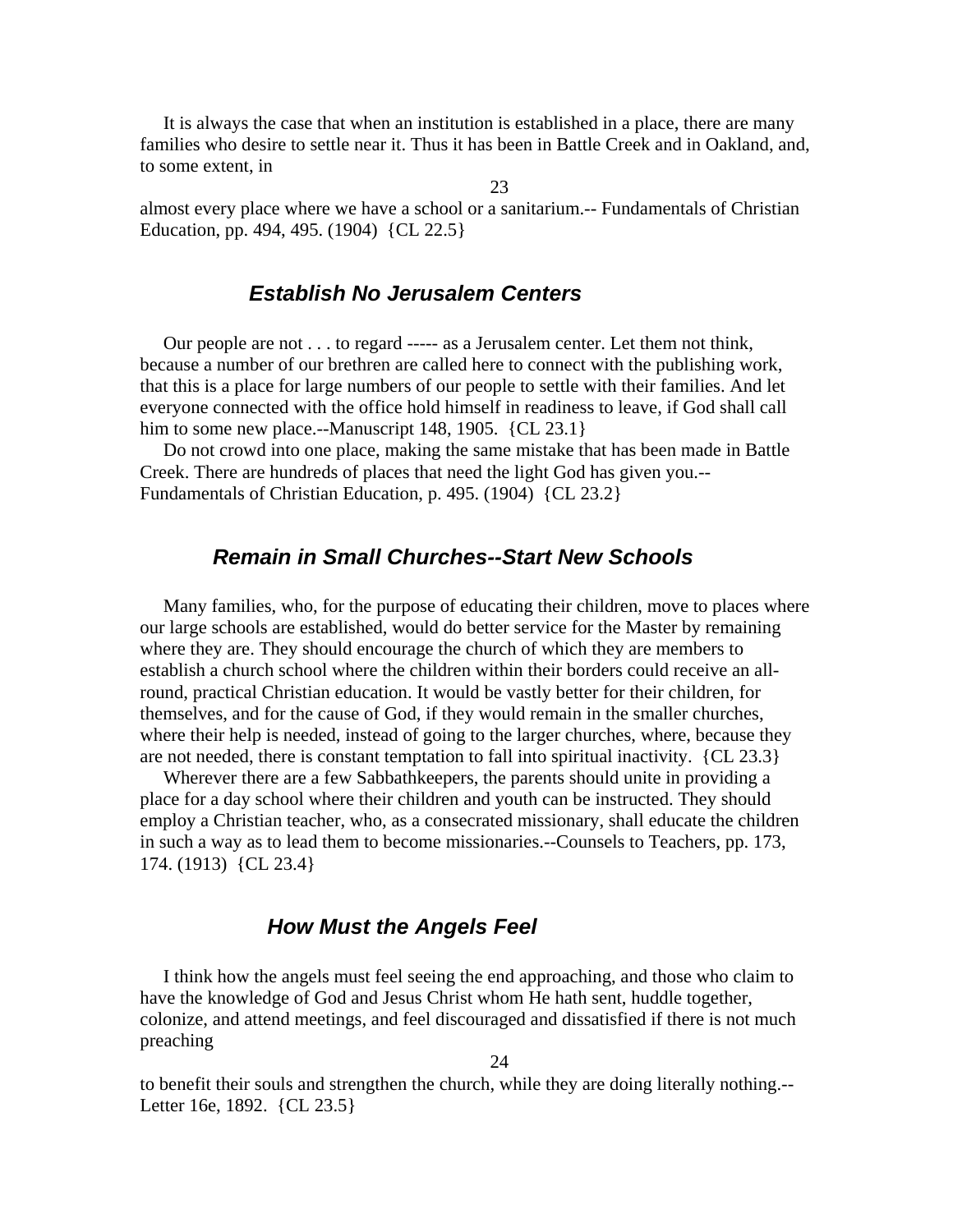#### *Enlarge and Expand--But Not at a Center*

 The people are encouraged to center in Battle Creek, and they pay their tithe and give their influence to the building up of a modern Jerusalem that is not after God's order. In this work other places are cut off from facilities which they should have. Enlarge ye, spread, yes; but not in one place. Go out and establish centers of influence in places where nothing, or next to nothing, has been done. Break up your consolidated mass; diffuse the saving beams of light, and shed light into the darkened corners of the earth.-- Testimonies to Ministers, pp. 254, 255. (1895) {CL 24.1}

Section VII - Guided by God's Providences

### *As God Opens the Way*

 The time has come, when, as God opens the way, families should move out of the cities. The children should be taken into the country. The parents should get as suitable a place as their means will allow. Though the dwelling may be small, yet there should be land in connection with it, that may be cultivated.--Manuscript 50, 1903. {CL 24.2}

### *God Will Help His People*

 Parents can secure small homes in the country, with land for cultivation, where they can have orchards and where they can raise vegetables and small fruits to take the place of flesh meat, which is so corrupting to the life blood coursing through the veins. On such places the children will not be surrounded with the corrupting influences of city life. God will help His people to find such homes outside the cities.--Medical Ministry, p. 310. (1902) {CL 24.3}

#### *To Help Open the Way*

 More and more, as time advances, our people will have to leave the cities. For years we have been instructed that our brethren and sisters, and especially families with children, should plan to leave

25

the cities as the way opens before them to do so. Many will have to labor earnestly to help open the way. But until it is possible for them to leave, so long as they remain, they should be most active in doing missionary work, however limited their sphere of influence may be.-- Review and Herald, Sept. 27, 1906. {CL 24.4}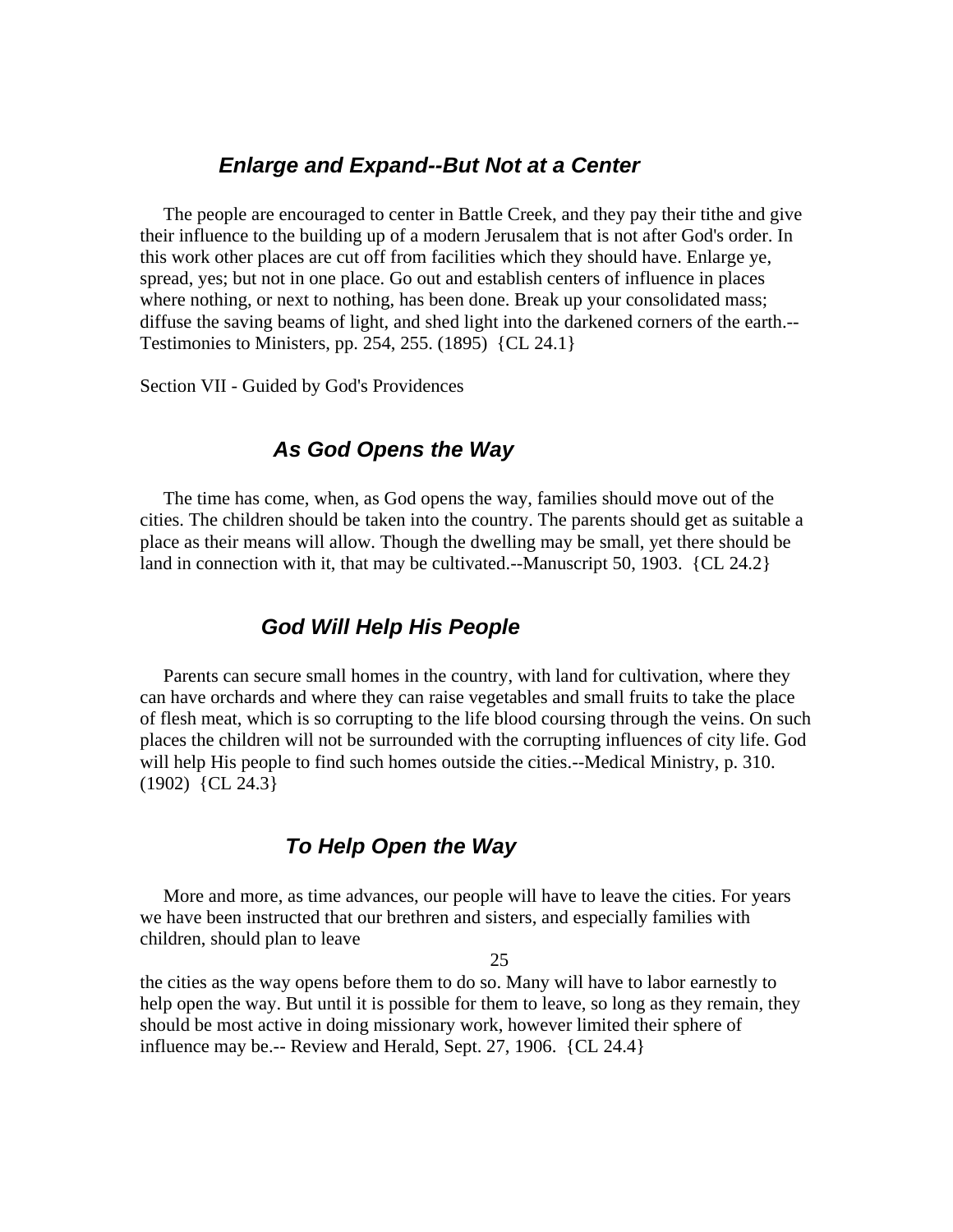### *Counsel and Caution to Those Who Anticipate Leaving the Cities*

 [A COMMUNICATION WRITTEN DECEMBER 22, 1893, IN RESPONSE TO A LETTER FROM A LEADING WORKER IN BATTLE CREEK, INFORMING MRS. WHITE THAT IN RESPONSE TO THE ADMONITION THAT OUR PEOPLE SHOULD MOVE OUT OF BATTLE CREEK, "BETWEEN ONE AND TWO HUNDRED" WERE PREPARING TO LEAVE "AS SOON AS POSSIBLE."-- COMPILERS.] {CL 25.1}

 Your letter tells me, my brother, that there are many who are stirred deeply to move out of Battle Creek. There is need, great need, of this work being done, and now. Those who have felt at last to make a move, let it not be in a rush, in an excitement, or in a rash manner, or in a way that hereafter they will deeply regret that they did move out....  ${CL} 25.2$ 

 Take heed that there shall be no rash movements made in heeding the counsel in moving from Battle Creek. Do nothing without seeking wisdom of God, who hath promised to give liberally to all who ask, and who upbraideth not. All that anyone can do is to advise and counsel, and then leave those who are convicted in regard to duty to move under divine guidance, and with their whole hearts open to learn and obey God.  ${CL} 25.3$ 

 I am troubled when I consider that there may be even some of our teachers who need to be more evenly balanced with sound judgment. The messengers who bear the message of mercy to our world, who have the confidence of the people, will be appealed to for advice. Great caution must be exercised by these men who have not genuine experience in practical life, and who will be in danger of giving advice, ignorant of what that advice may lead others to do. {CL 25.4}

### *The Gift to Counsel*

 Some men have insight into matters, having ability to counsel. It is a gift of God. In moments when the cause of God is in need of words, sound and solemn and solid, they can speak words which will lead minds perplexed and in darkness, to see as a quick flash of sunlight the course for them to pursue, which [question] has filled them 26

with perplexity and baffled their minds in study for weeks and months. There is an unraveling, a clearing up of the path before them, and the Lord has let His sunlight in, and they see their prayers are answered, their way is made clear. But some rash advice may be given--only get out of Battle Creek, notwithstanding there is nothing clearly defined as to what improvement they will make in spiritual advancement for themselves or others in doing this. {CL 25.5}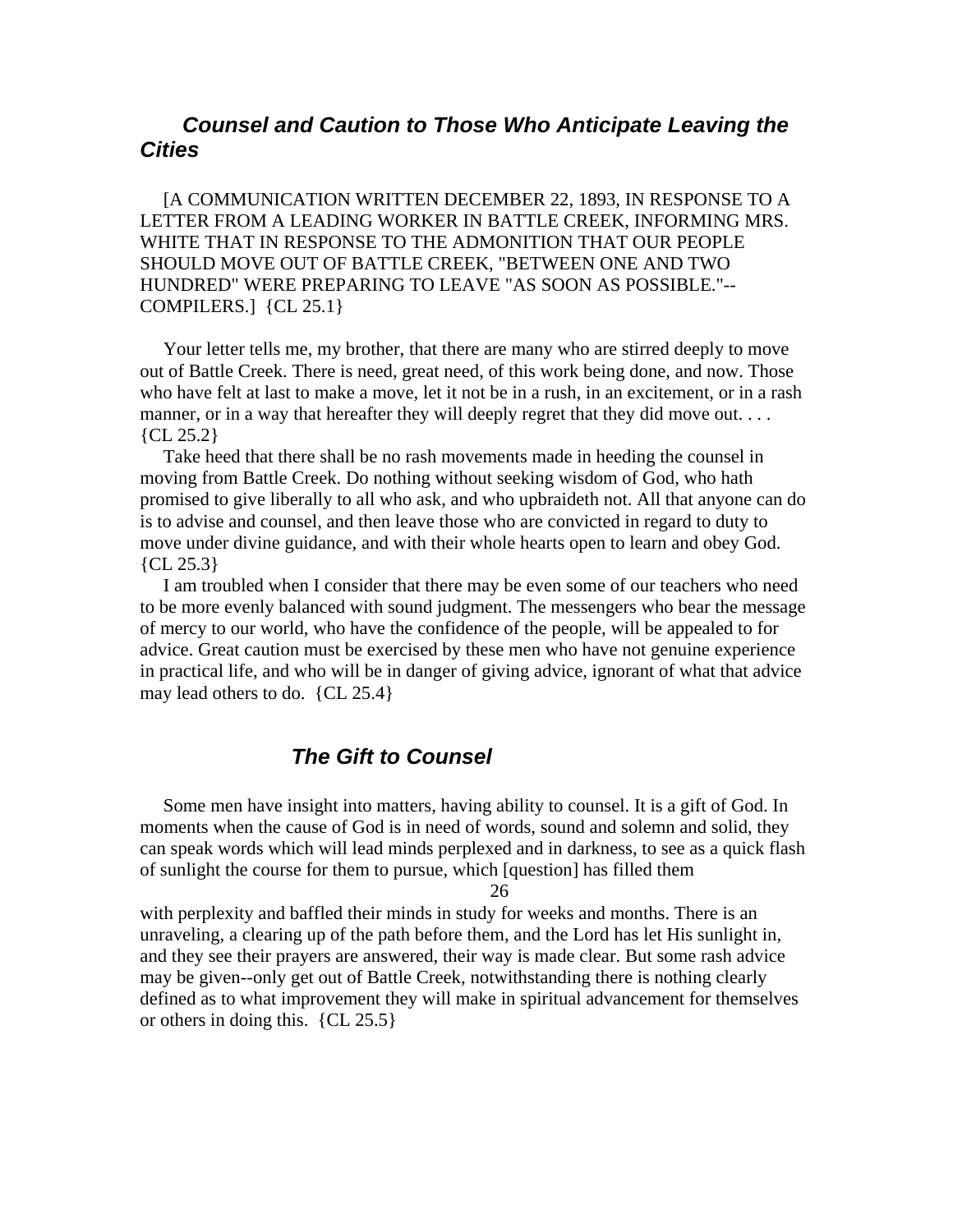### *Carefully Consider Every Move*

 Let everyone take time to consider carefully; and not be like the man in the parable who began to build, and was not able to finish. Not a move should be made but that movement and all that it portends are carefully considered--everything weighed. . . . To every man was given his work according to his several ability. Then let him not move hesitatingly, but firmly, and yet humbly trusting in God. {CL 26.1}

 There may be individuals who will make a rush to do something, and enter into some business they know nothing about. This God does not require. Think candidly, prayerfully, studying the Word with all carefulness and prayerfulness, with mind and heart awake to hear the voice of God. . . . To understand the will of God is a great thing.  ${CL} 26.2$ 

### *Well-Defined Plans Needed*

 I address words to the church at Battle Creek, to move in the counsels of God. There is need of your moving--many from Battle Creek--and there is also need of your having well-defined plans as to what you will do when you go out from Battle Creek. Do not go in a rush, without knowing what you are about. . . . O for generals, wise and considerate, well-balanced men, who will be safe advisers, who have some insight into human nature, who know how to direct and counsel in the fear of God. {CL 26.3}

#### *Danger Attends New Experience*

 I have seen that danger attends every new phase of experience in the church, because some hear things with such a strong spirit. While some teachers may be strong and efficient in teaching in the lines of Bible doctrines, they will not all be men who have a knowledge of practical life, and can advise perplexed minds with surety and safety. They do not discern the perplexing situation that must necessarily come to every family who shall make a change. Therefore, let all be careful what they say; if they know not the mind of God in

27

some matters, let them never speak from a guess or suppose so. If they know nothing definite, let them say so, and let the individual rely wholly upon God. Let there be much praying done, and even with fasting, that not one shall move in darkness, but move in the light as God is in the light.  $\ldots$  {CL 26.4}

### *Move Guardedly*

 Let there be nothing done in a disorderly manner, that there shall be a great loss or sacrifice made upon property because of ardent, impulsive speeches which stir up an enthusiasm which is not after the order of God, that a victory that was essential to be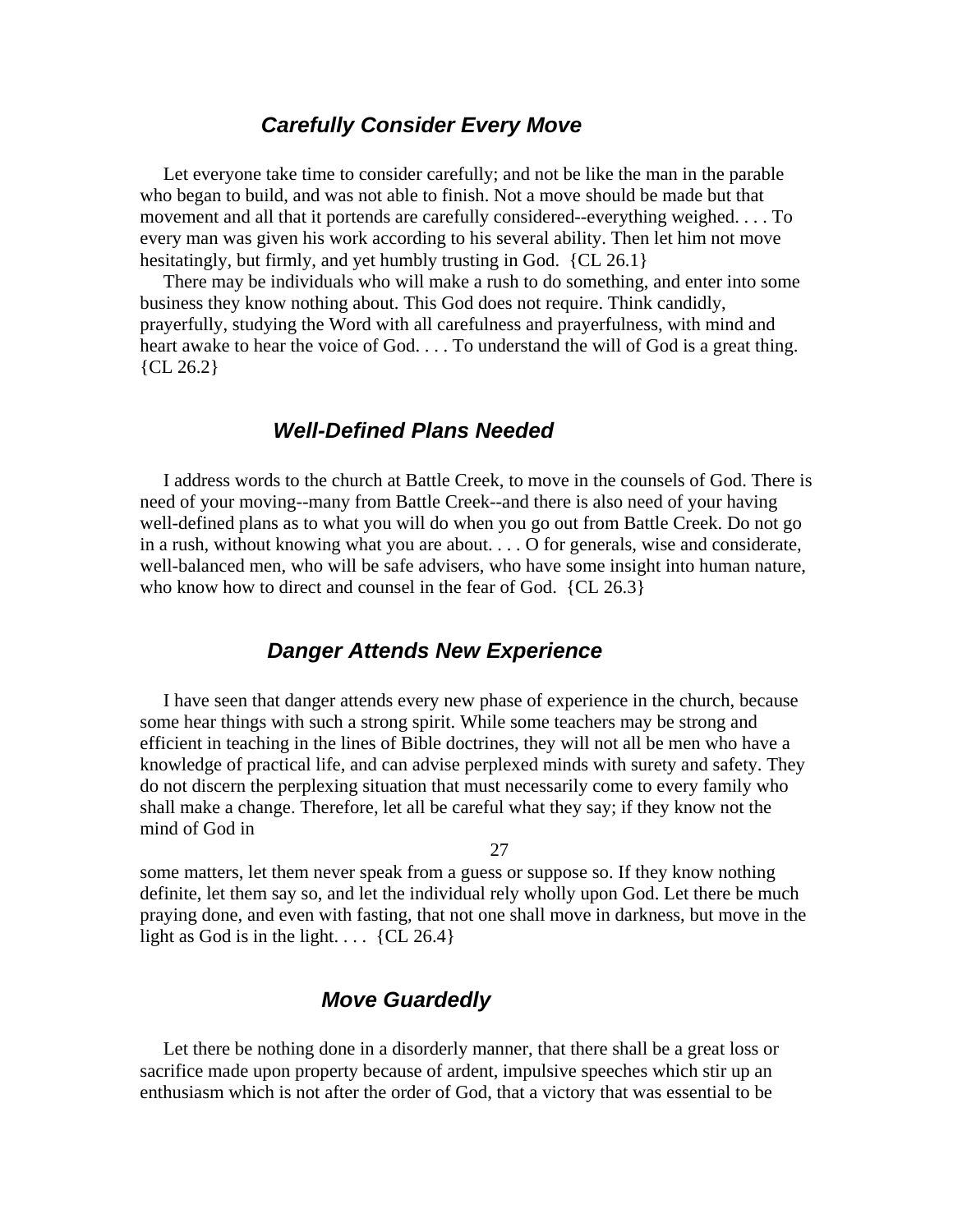gained, shall, for lack of level-headed moderation and proper contemplation and sound principles and purposes, be turned into a defeat. Let there be wise generalship in this matter, and all move under the guidance of a wise, unseen Counselor, which is God. Elements that are human will struggle for the mastery, and there may be a work done that does not bear the signature of God. Now I plead with every soul to look not too strongly and confidently to human counselors, but look most earnestly to God, the one wise in counsel. Submit all your ways and your will to God's ways and to God's will. . . . {CL 27.1}

#### *The Aftermath Of Rash Moves*

 Should some move hastily and fly out of Battle Creek, and be brought into discouragement, they will reflect, not upon themselves for moving unadvisedly, but upon others who, they will charge, brought a pressure to bear upon them. All their discomfiture and defeat are charged back upon those who should not be reflected upon. . . . {CL 27.2}

 Now, just now, is the time when the perils of the last days are thickening around us, and we need wise men for counselors, not men who will feel it duty to stir up and create disorder, but who cannot possibly give wise counsel and organize and arrange that every stirring up shall bring order out of confusion, and rest and peace in obeying the Word of the Lord. Let every man be found in his true place, to do some work for the Master, according to his several ability....  $\{CL\ 27.3\}$ 

 How shall this be done? "Take my yoke upon you," saith Jesus Christ, who hath bought you with His own precious blood, whose servants and property you are, "and learn of Me: for I am meek and

28

lowly in heart: and ye shall find rest unto your souls. For My yoke is easy and My burden is light." If everyone will come to Jesus in a teachable spirit, with contrition of heart, then he is in a condition of mind to be instructed and to learn of Jesus and obey His orders. . . .  ${CL 27.4}$ 

### *Spread Every Plan Before God*

 We cannot have a weak faith now; we cannot be safe in a listless, indolent, slothful attitude. Every jot of ability is to be used, and sharp, calm, deep thinking is to be done. The wisdom of any human agent is not sufficient for the planning and devising in this time. Spread every plan before God with fasting, [and] with the humbling of the soul before the Lord Jesus, and commit thy ways unto the Lord. The sure promise is, He will direct the paths. He is infinite in resources. The Holy One of Israel, who calls the host of heaven by name, and holds the stars of heaven in position, has you individually in His keeping.... {CL 28.1}

 I would that all could realize what possibilities and probabilities there are for all who make Christ their sufficiency and their trust. The life hid with Christ in God ever has a refuge; he can say, "I can do all things through Christ which strengtheneth me." {CL 28.2}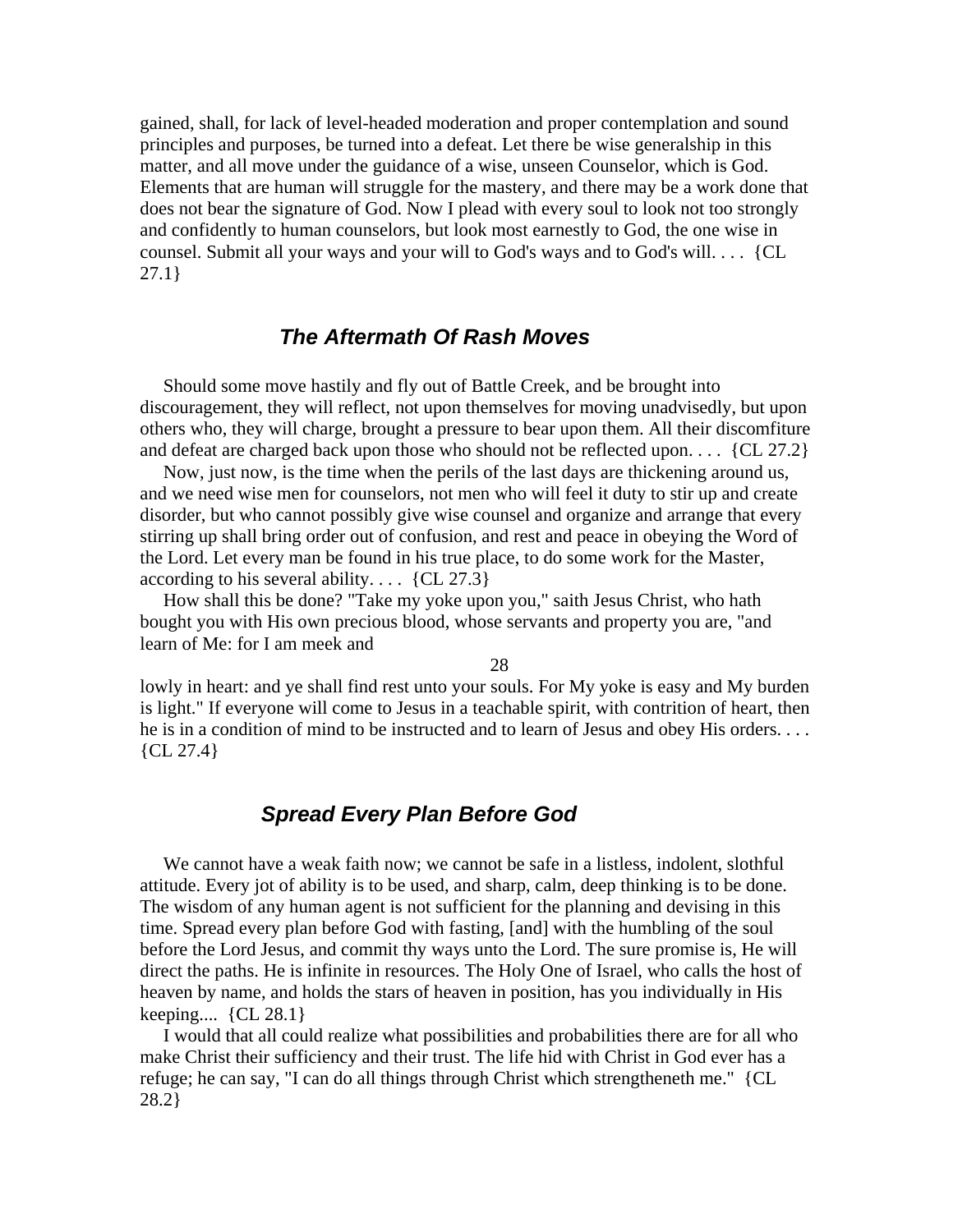I leave this matter with you; for I have been worried and troubled in regard to the dangers that assail all in Battle Creek, lest they shall move indiscreetly and give the enemy advantage. This need not be, for if we walk humbly with God, we shall walk safely.--Letter 45, 1893. {CL 28.3}

Section VIII - Our Institutional Centers to Be Away From Congested Areas

#### *Suitable Locations for Institutions*

 The instruction is still being given, Move out of the cities. Establish your sanitariums, your schools, and offices away from the centers of population. Many now will plead to remain in the cities, but the time will come erelong when all who wish to avoid the sights and sounds of evil will move into the country; for wickedness and

29

corruption will increase to such a degree that the very atmosphere of the cities will seem to be polluted.--Letter 26, 1907. {CL 28.4}

### *To Avoid Temptation and Corruption*

 Some have wondered why our office of publication should be moved from Oakland to Mountain View. God has been calling upon His people to leave the cities. The youth who are connected with our institutions should not be exposed to the temptations and the corruption to be found in the large cities. Mountain View has seemed to be a favorable location for the printing office.--Manuscript 148, 1905. {CL 29.1}

#### *Stormy Times Are Before Us*

 This disaster [the burning of the Review and Herald building] may make a decided change in affairs. I hope that our brethren will heed the lesson that God is trying to teach them, and that they will not rebuild the publishing house in Battle Creek. God means that we shall not locate in the cities; for there are very stormy times before us.--Letter 2, 1903.  ${CL 29.2}$ 

#### *Where the Youth May Be Taught Most Effectively*

 God has sent warning after warning that our schools and publishing houses and sanitariums are to be established out of the city, in places where the youth may be taught most effectively what is truth. Let no one attempt to use the Testimonies to vindicate the establishment of large business interests in the cities. Do not make of no effect the light that has been given upon this subject. {CL 29.3}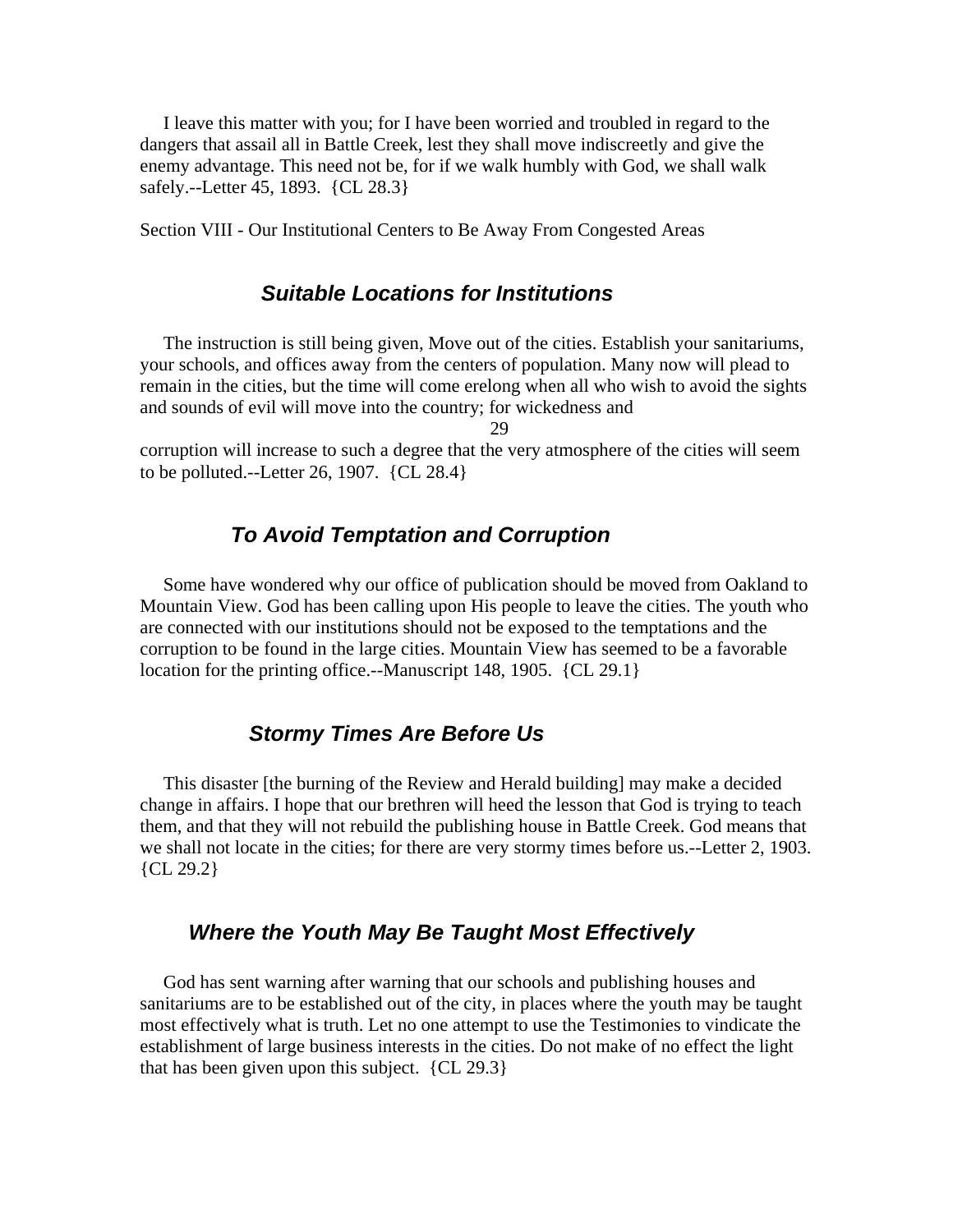Men will arise speaking perverse things, to counterwork the very movements that the Lord is leading His servants to make. But it is time that men and women reasoned from cause to effect. It is too late, too late, to establish large business firms in the cities--too late to call young men and women from the country to the city. Conditions are arising in the cities that will make it very hard for those of our faith to remain in them. It would therefore be a great mistake to invest money in the establishment of business interests in the cities. --Manuscript 76, 1905. {CL 29.4}

#### *Working the Cities From Outposts*

 As far as possible, our institutions should be located away from the cities. We must have workers for these institutions, and if they are

30

located in the city, that means that families of our people must settle near them. But it is not God's will that His people shall settle in the cities, where there is constant turmoil and confusion. Their children should be spared this; for the whole system is demoralized by the hurry and rush and noise. The Lord desires His people to move into the country, where they can settle on the land, and raise their own fruit and vegetables, and where their children can be brought in direct contact with the works of God in nature. Take your families away from the cities is my message. {CL 29.5}

 The truth must be spoken, whether men will hear, or whether men will forbear. The cities are filled with temptation. We should plan our work in such a way as to keep our young people as far as possible from this contamination. {CL 30.1}

 The cities are to be worked from outposts. Said the messenger of God, "Shall not the cities be warned? Yes; not by God's people living in them, but by their visiting them, to warn them of what is coming upon the earth."--Letter 182, 1902. 30.2}

### *In Easy Access to the Cities*

 Let men of sound judgment be appointed, not to publish abroad their intentions, but to search for such properties in the rural districts, in easy access to the cities, suitable for small training schools for workers, and where facilities may also be provided for treating the sick and weary souls who know not the truth. Look for such places just out from the large cities, where suitable buildings may be secured, either as a gift from the owners, or purchased at a reasonable price by the gifts of our people. Do not erect buildings in the noisy cities.--Medical Ministry, pp. 308, 309. (1909) {CL 30.3}

#### *Lessons From Enoch and Lot*

 As God's commandment-keeping people, we must leave the cities. As did Enoch, we must work in the cities but not dwell in them.-- Evangelism, pp. 78, 79. (1899) {CL 30.4}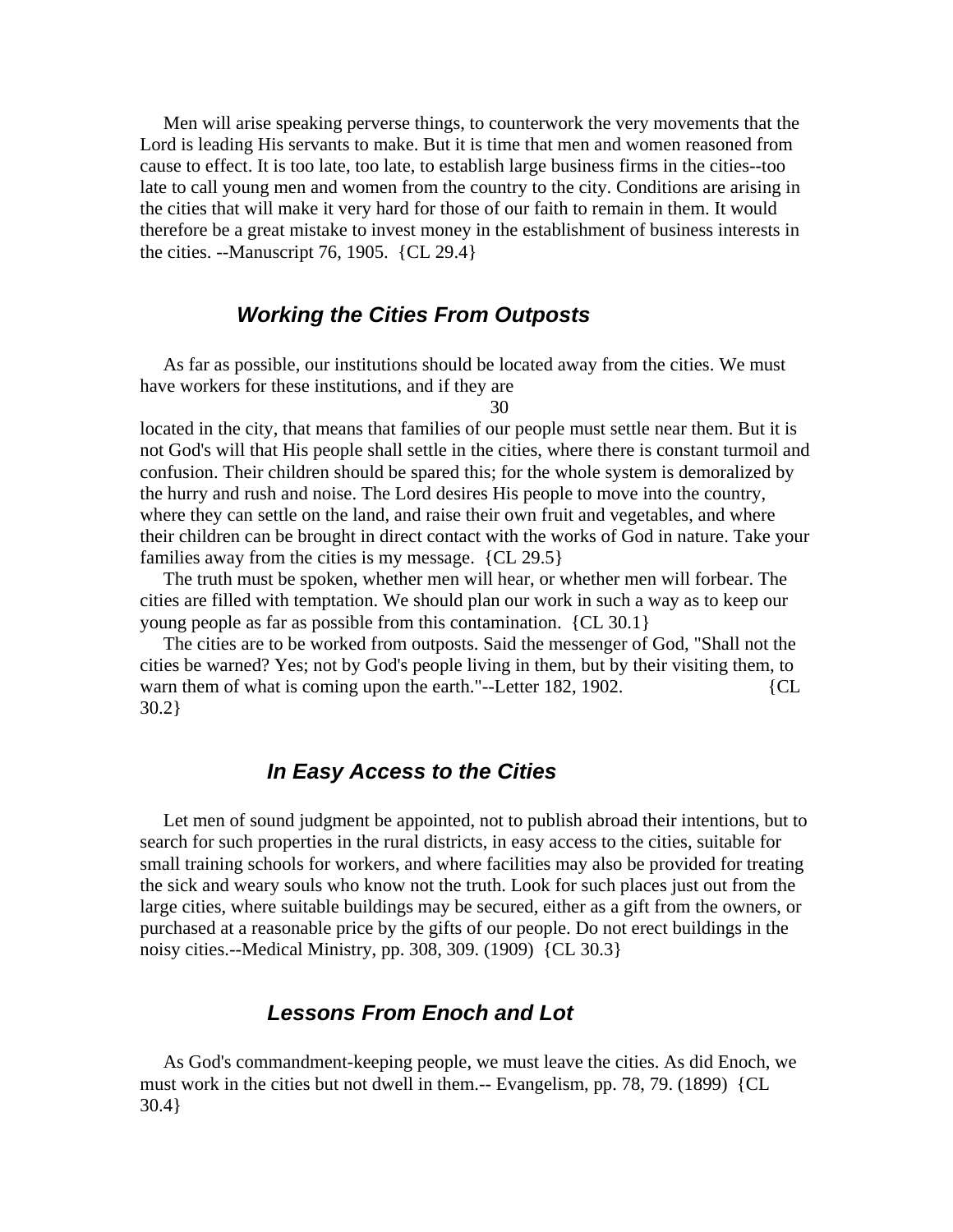When iniquity abounds in a nation, there is always to be heard some voice giving warning and instruction, as the voice of Lot was heard in Sodom. Yet Lot could have preserved his family from many evils, had he not made his home in this wicked, polluted city. All that Lot and his family did in Sodom could have been done by them, even if they had lived in a place some distance away from the city. Enoch

31

walked with God, and yet he did not live in the midst of any city, polluted with every kind of violence and wickedness, as did Lot in Sodom.--Evangelism, p. 79. (1903) {CL 30.5}

#### *Churches, but Not Institutions in the Cities*

 Repeatedly the Lord has instructed us that we are to work the cities from outpost centers. In these cities we are to have houses of worship, as memorials for God, but institutions for the publication of our literature, for the healing of the sick, and for the training of workers, are to be established outside the cities. Especially is it important that our youth be shielded from the temptations of city life. {CL 31.1}

 It is in harmony with this instruction, that meetinghouses have been purchased and rededicated in Washington and in Nashville, while the publishing houses and the sanitariums at these centers have been established away from the congested heart of the cities, as outpost centers. This is the plan that has been followed in the removal of other publishing houses and sanitariums into the country, and that is now being followed in Great Britain with regard to the London publishing house and also the training-school there. We are now given opportunity to advance in the opening providences of God by helping our brethren in these and many other important centers to establish the work on a firm basis, in order that it may be carried forward solidly.--Special Testimonies, Series B, No. 8, pp. 7, 8. (1907) {CL 31.2}

 We are to be wise as serpents and harmless as doves in our efforts to secure country properties at a low figure, and from these outpost centers we are to work the cities.-- Special Testimonies, Series B, No. 14, p. 7. (1902) {CL 31.3}

### *The Message Given by the Lord*

 "Out of the cities; out of the cities!''--this is the message the Lord has been giving me. The earthquakes will come; the floods will come; and we are not to establish ourselves in the wicked cities, where the enemy is served in every way, and where God is so often forgotten. The Lord desires that we shall have clear spiritual eyesight. We must be quick to discern the peril that would attend the establishment of institutions in these wicked cities. We must make wise plans to warn the cities, and at the same time live where we can shield our

32

children and ourselves from the contaminating and demoralizing influences so prevalent in these places.--Life Sketches, pp. 409, 410. (1906) {CL 31.4}